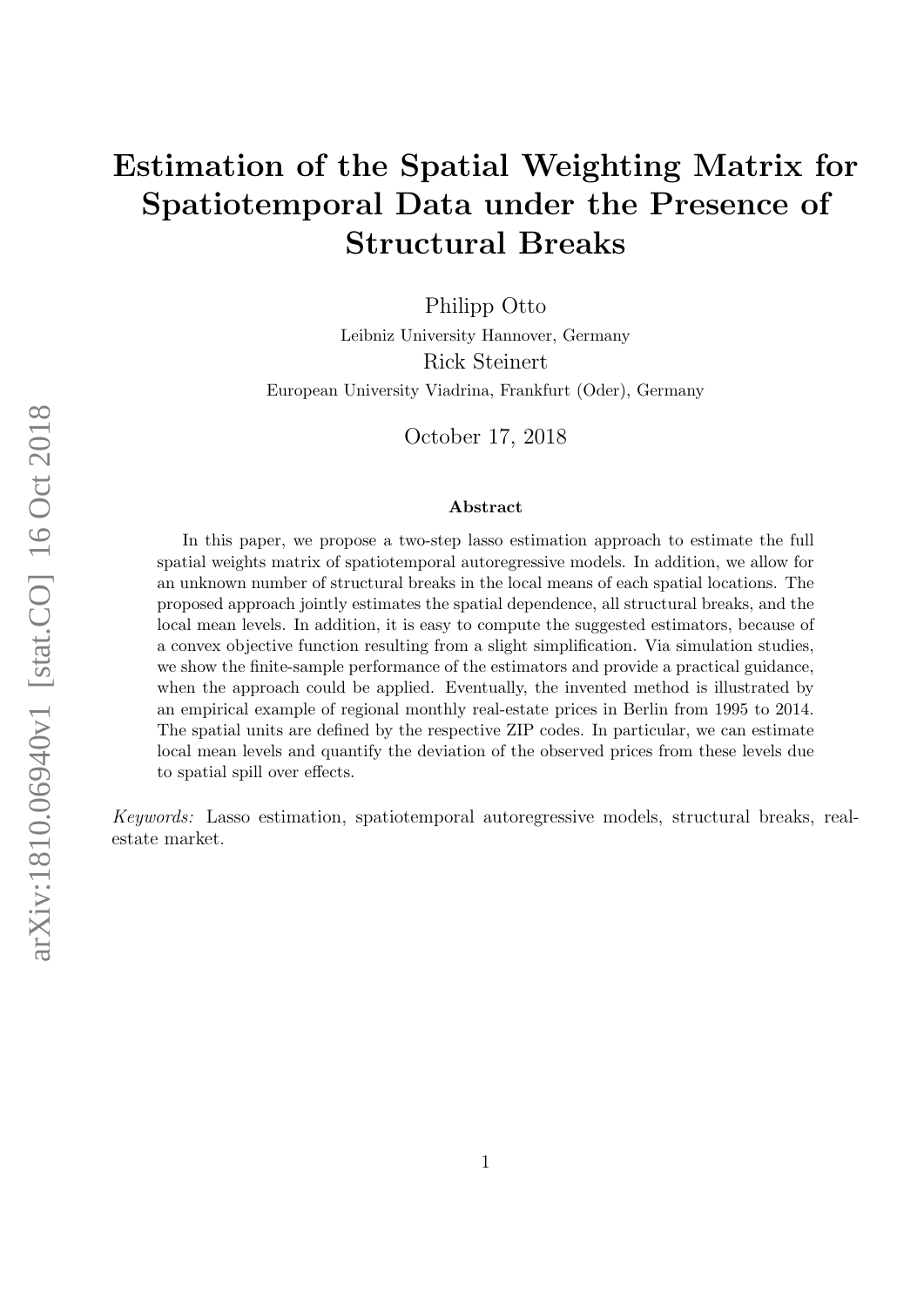# 1 Introduction

Spatial autoregressive models as well as conditional autoregressive models require the definition of a suitable spatial dependence structure via the so-called spatial weights matrix (see, e.g., [Ver Hoef et al. 2018;](#page-24-0) [Elhorst 2010\)](#page-23-0). This matrix, like an adjacency matrix in graphical models, defines how the locations are connected, meaning which locations are possibly dependent and by which extend. The spatial autoregressive term is then classically modelled as multiple of the product of this predefined weighting matrix and the vector of observations. Of course, estimated spatial autoregressive coefficients, therefore, depend on the choice of this matrix. Thus, all coefficients as well as inference on these parameters should always be done conditional on the definition of the weighting scheme. Hence, several papers analyze the impact of misspecified weighting matrices, e.g. [Stakhovych and Bijmolt](#page-24-1) [\(2009\)](#page-24-1). From this perspective, the current practice is quite unsatisfactory. Moreover, the entire matrix of spatial weights can not be estimated by classical approaches like the maximum likelihood method (cf. [Lee 2004\)](#page-24-2), generalized method of moments (cf. [Kelejian and Prucha 1999\)](#page-24-3), or least squares procedures (cf. [Kelejian and Prucha 1998\)](#page-24-4), because of the curse of dimensionality. Besides, classical ordinary least squares estimators are biased in the presence of spatial dependence. In addition, we often observe anisotropic dependencies with unobserved exogenous effects (e.g. [Deng 2008;](#page-23-1) [Fass`o 2013\)](#page-23-2), such the classical parametric approach might cause issues because of misspecified dependencies.

In this paper, we propose a penalized regression approach to estimate the entire spatial weighting matrix of a dependent spatiotemporal process as well as an unknown number of change points, which may occur at different time points depending on the location. In current literature, there are only a few papers proposing lasso-type estimation procedures for similar spatiotemporal models. Thus, the majority of studies applying methods of spatial econometrics still assume that the spatial weights matrix is known a-priori. Pioneering works on estimating spatial dependence structures can be found in [Bhattacharjee and Jensen-Butler](#page-23-3) [\(2013\)](#page-23-3); [Lam](#page-24-5) [et al.](#page-24-5) [\(2013\)](#page-24-5); [Ahrens and Bhattacharjee](#page-23-4) [\(2015\)](#page-23-4). Whereas [Bhattacharjee and Jensen-Butler](#page-23-3) [\(2013\)](#page-23-3) propose a two-step estimation procedure, which is based on a spatial autocovariance matrix estimated in the first step, [Lam et al.](#page-24-5) [\(2013\)](#page-24-5); [Ahrens and Bhattacharjee](#page-23-4) [\(2015\)](#page-23-4) consider (adaptive) lasso-type estimation procedures. Moreover, [Lam and Souza](#page-24-6) [\(2016\)](#page-24-6) focus on a spatiotemporal model setup with exogenous regressors, where the matrix of spatial weights has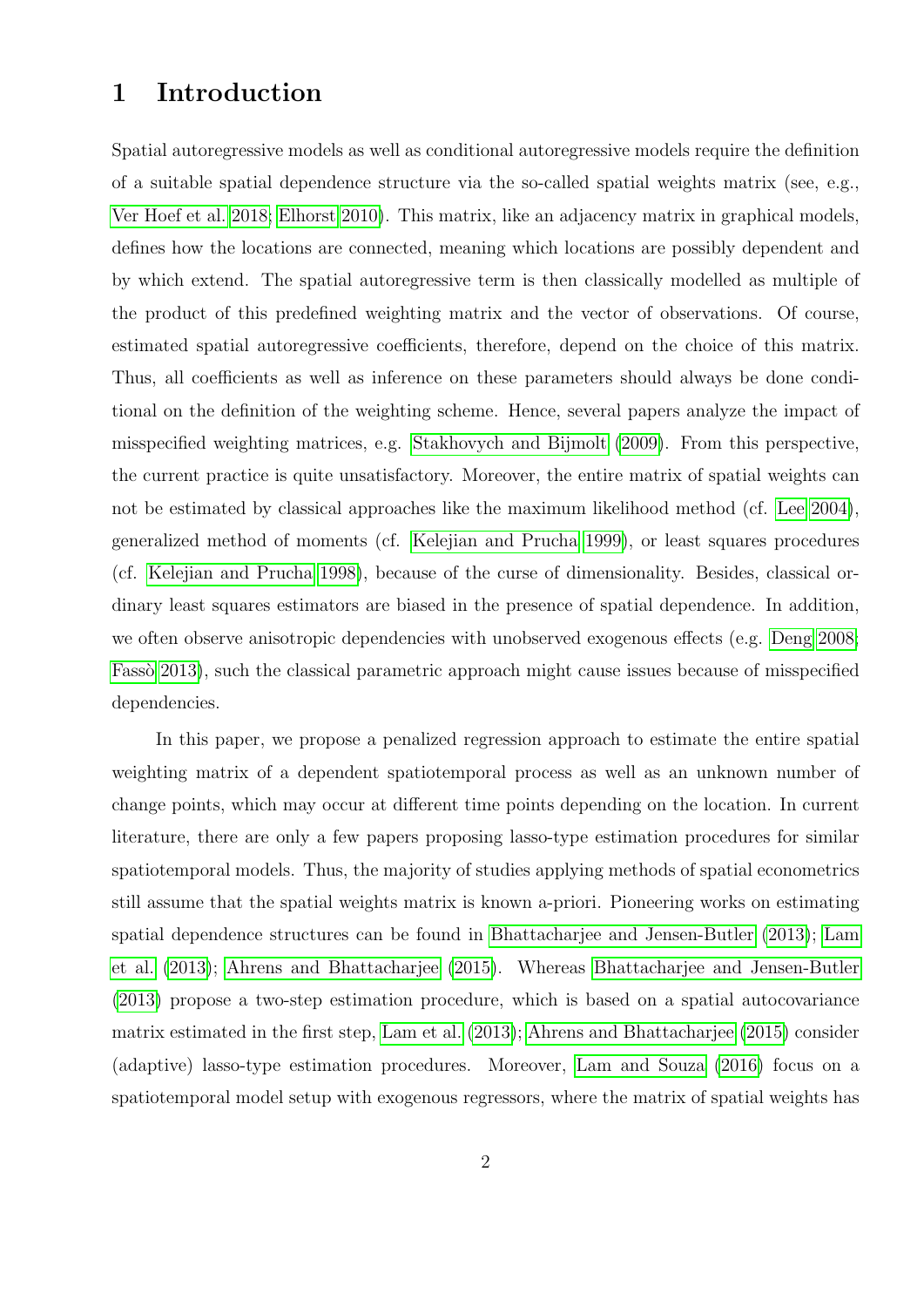a block diagonal structure. Contrary to these approaches, we account for structural beaks, which may occur in the temporal dimension. This leads to a flexible modelling approach, but a high number of parameters to be estimated. We, therefore, propose a two-step adaptive lasso estimation approach to estimate the spatial dependence and change points in the local means simultaneously. It is important to note that these change points are not necessarily the same for all spatial locations, but if there is a change in one location, it is affecting all other locations as well. Hence, the major issue for this setting is to distinguish between fluctuations due to the spatial dependence or due to a structural break.

The considered spatiotemporal autoregressive model is presented in the following Section [2.](#page-2-0) In this section, we particularly focus on the number of parameters and some specific issues for this setting. In the subsequent Section [3,](#page-6-0) we propose a suitable two-step lasso approach. To evaluate the performance of the proposed procedure, a series of Monte Carlo simulations is presented in the ensuing section. Eventually, we illustrate the procedure by an empirical example of Berlin condominium prices from 1995-2014. Section [6](#page-21-0) concludes the paper.

### <span id="page-2-0"></span>2 Spatiotemporal Model

We consider that the data is generated by an univariate spatiotemporal process  $\{Y(t, s) : t \in$  $D_t$ ;  $s \in D_s$ , where  $D_t$  is the temporal domain and  $D_s$  is the spatial domain of the process. The most common way is to consider discrete time points, such that the temporal domain can be defined as subset of all integers Z. However, our approach is also suitable for continuous spatiotemporal series, i.e.,  $D_t \subseteq \mathbb{R}$ . The spatial domain  $D_s$  can either be defined as subset of the d-dimensional real numbers,  $D_s \subseteq \mathbb{R}^d$ , or as subset of the d-dimensional integers  $\mathbb{Z}^d$ . For the first case, continuous spatial processes and point processes are covered, e.g., data of ground-level measurement stations  $(d = 2)$ , financial or economic data of certain regions, states, municipalities  $(d = 2)$ , or atmospheric or satellite data  $(d = 3)$ . In contrast, the second case covers all kind of spatial lattice data, like images  $(d = 2)$ , CT scans  $(d = 3)$ , or raster data  $(d = 2)$ . Moreover, the locations s can also be understood as vector of d characteristics associated with  $Y$ . For economic studies, like for instance on regional labor markets, these characteristics could comprise the region's population, gross domestic product, area etc. However, note that  $D_s$  should have positive volume (see [Cressie 1993\)](#page-23-5).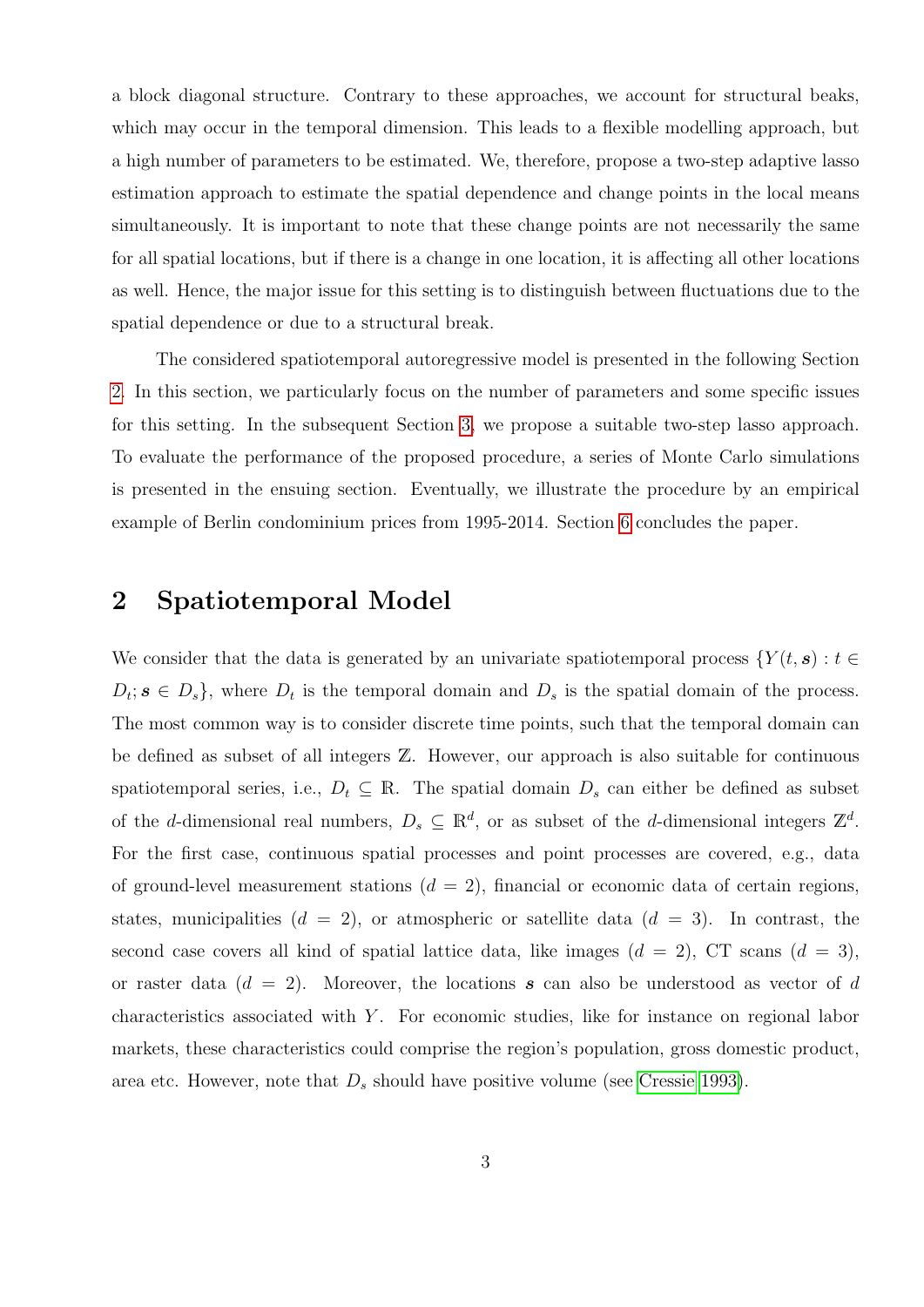Further, we assume that we observe the process for  $t = 1, \ldots, T$  time points at a constant set of locations  $\{s_1, \ldots, s_n\}$ . For a convenient notation, we denote the time point as an index in the following sections, i.e., the vectors of observations of the spatiotemporal random process  ${Y_t = (Y_t(s_1),..., Y_t(s_n))' : t = 1,...,T}$  are given by  $y_t = (y_t(s_1),..., y_t(s_n))'$  for  $t =$ 1, ..., T. Furthermore, we introduce the  $T \times n$ -dimensional matrix  $\mathbf{\hat{Y}} = (Y_t(\mathbf{s}_i))_{t=1,\dots,T; i=1,\dots,n}$ . We additionally consider that there might be an unknown number of structural breaks in the data. These breaks may occur at different time points  $T_i$  for each location i and they can be of different magnitude. However, we assume that the changes only affect the mean level of the data. Thus, at time point  $t$ , the considered spatial autoregressive model is specified as

<span id="page-3-0"></span>
$$
\boldsymbol{Y}_t = \mathbf{W} \boldsymbol{Y}_t + \boldsymbol{a}_t + \boldsymbol{\varepsilon}_t, \tag{1}
$$

where the vector  $\varepsilon_t$  denotes an independent and identically distributed random error. The mean levels are defined by  $a_t = (a_{t,1}, \ldots, a_{t,n})'$ . Thus,  $T_i$  is given by the set  $\{\tau : a_{i,\tau} \neq a_{i,\tau+1}\}.$ Since the mean level can change at  $T$  different points of time differently for all  $n$  locations, there are  $nT$  possible structural breaks. However, we assume that there is only a reasonable number of unknown change points. We will go into more detail on that in the following Section [3.](#page-6-0) The spatial dependence is assumed to be defined by the  $n \times n$ -dimensional spatial weighting matrix W, which is constant over time. Moreover, the diagonal elements of the matrix are assumed to be zero in order to prevent observations influencing themselves.

In spatial econometrics, the classical approach is to replace the unknown spatial dependence structure by a linear combination  $\rho \tilde{\mathbf{W}}$  or  $diag(\rho_1, \ldots, \rho_1, \ldots, \rho_k, \ldots, \rho_k) \tilde{\mathbf{W}}$ , where it assumed that  $\tilde{W}$  is a predefined, non-stochastic weighting matrix describing the dependence. One might get an insight on the structure of  $W$  by looking at the spatial covariogram or semivariogram (see [Cressie and Wikle 2011\)](#page-23-6). In practice, however, the true underlying matrix W can not easily be assessed, and is, therefore, estimated by maximizing a certain goodness-of-fit measure, like the log-likelihood, in-sample fits, information criteria, or cross validations over certain classical weighting schemes. For spatial autoregressive panels it is quite likely to find the true weighting matrix by this approach, if the true one is under the candidate schemes (see [Anselin et al. 1996\)](#page-23-7). Other papers, like [Stakhovych and Bijmolt](#page-24-1) [\(2009\)](#page-24-1), analyze how large is the effect of misspecified weighting matrices, as one might think that missing spatial links could be catched up by other linkages.

In contrast to this classical approach, we estimate the entire spatial weighting matrix  $\bf{W}$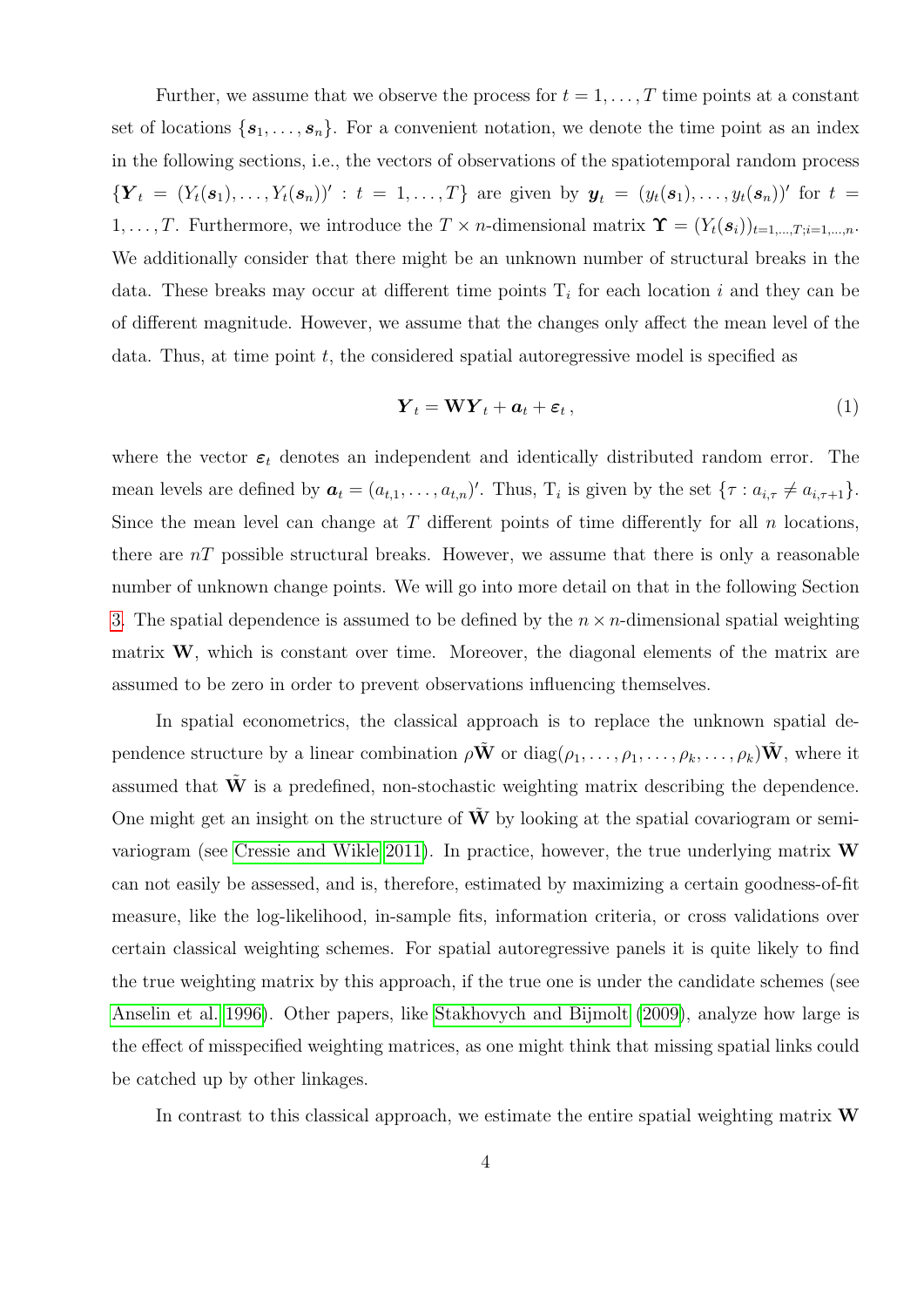by a penalized regression. Simultaneously, the change points and mean shifts are estimated. However, this yields another issue, namely that the shifts in the mean can hardly be distinguished from changes due to a positive spatial dependence. Obviously, the model [\(1\)](#page-3-0) can be rewritten as

$$
\boldsymbol{Y}_t = (\mathbf{I}_n - \mathbf{W})^{-1} \boldsymbol{a}_t + (\mathbf{I}_n - \mathbf{W})^{-1} \boldsymbol{\varepsilon}_t, \qquad (2)
$$

where  $I_n$  stands for the *n*-dimensional identity matrix. Thus, a change  $a_{t,i}$  at location i does not only effect the observed value at location  $i$ , but also all other locations via the spatial dependence implied by W. Denote the inverse matrix  $(I_n - W)^{-1}$  by  $S = (s_{ij})_{i,j=1,\dots,n}$ . Having a closer look on the expected value

$$
E(Y_t(\boldsymbol{s}_i))=\sum_{j=1}^n s_{ij}a_{t,j},
$$

we see that the model can easily estimated if either the spatial dependence or the mean levels are known. However, if both parameters have to be estimated, one can only distinguish between  $s_{ij}$  or  $a_{t,j}$  by the fact that the spatial dependence structure is constant over time, whereas the mean levels depend on t. It is important to note that the actual mean  $E(\boldsymbol{Y}_t) = (\mathbf{I} - \mathbf{W})^{-1} \boldsymbol{a}_t$ , although we refer to  $a_t$  as (local) mean level, since changes in the mean can only due to  $a_t$ . For illustration of the interdependence, we depict a simulated  $3 \times 3$  random field as time-series plots in Figure [1.](#page-5-0) There are two change points at  $t = 50$  and  $t = 100$ , where the mean level  $a_{t,1}$ drawn as solid red line changes only at the first location. Due to the spatial dependence, the observed level in the first location is, however, higher than the red line and the change ripples out to other locations, as it can be seen by the overall mean level  $(I - W)^{-1}a_t$  depicted by the blue curve. Thus, all mean changes and the spatial dependence structure must be estimated simultaneously, i.e., there are  $n(n+T)$  parameters to be estimated. We therefore propose a two-step lasso approach, which is described in more detail in the next section.

The spatiotemporal autoregressive model is well-defined and stationary, if the series

$$
(\mathbf{I}_n - \mathbf{W})^{-1} = \mathbf{I}_n + \mathbf{W} + \mathbf{W}^2 + \mathbf{W}^3 + \cdots
$$
\n(3)

converges. This is the case, if and only if

$$
\rho(\mathbf{W}) < 1\,,
$$

where  $\rho(\cdot)$  is the spectral radius. Moreover, if  $\rho(\mathbf{W}) < 1$ , then there exists a norm  $|| \cdot ||$ , such that  $||\mathbf{W}|| < 1$ . In spatial statistics, the weighting matrix  $\tilde{\mathbf{W}}$  is often row-standardized, such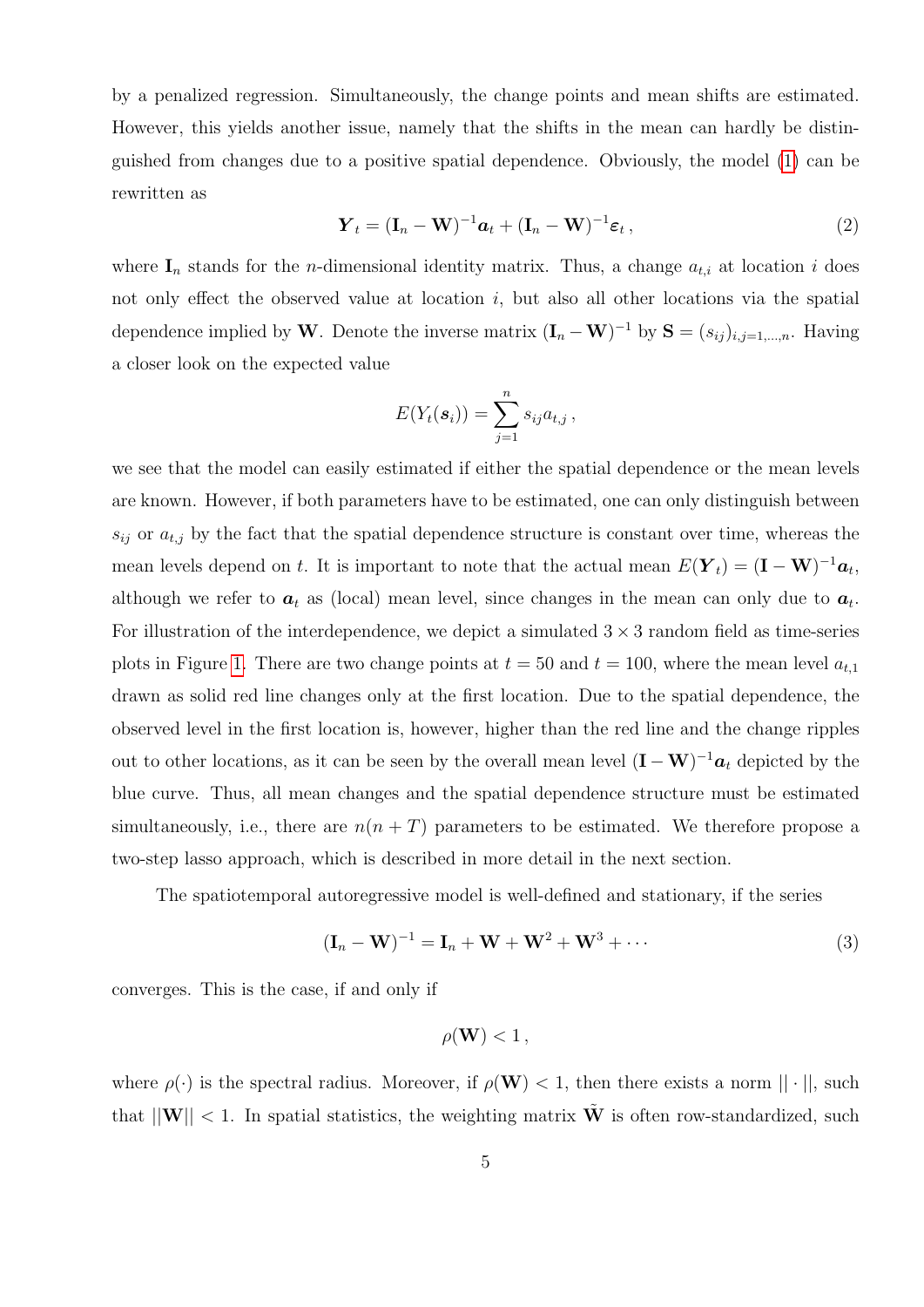

<span id="page-5-0"></span>Figure 1: Simulated spatial panel with  $n = 3$  locations and  $T = 200$  points of time. The true levels  $a_t$  are plotted in red, whereas the true overall mean level  $(I - W)^{-1}a_t$  is drawn as blue curve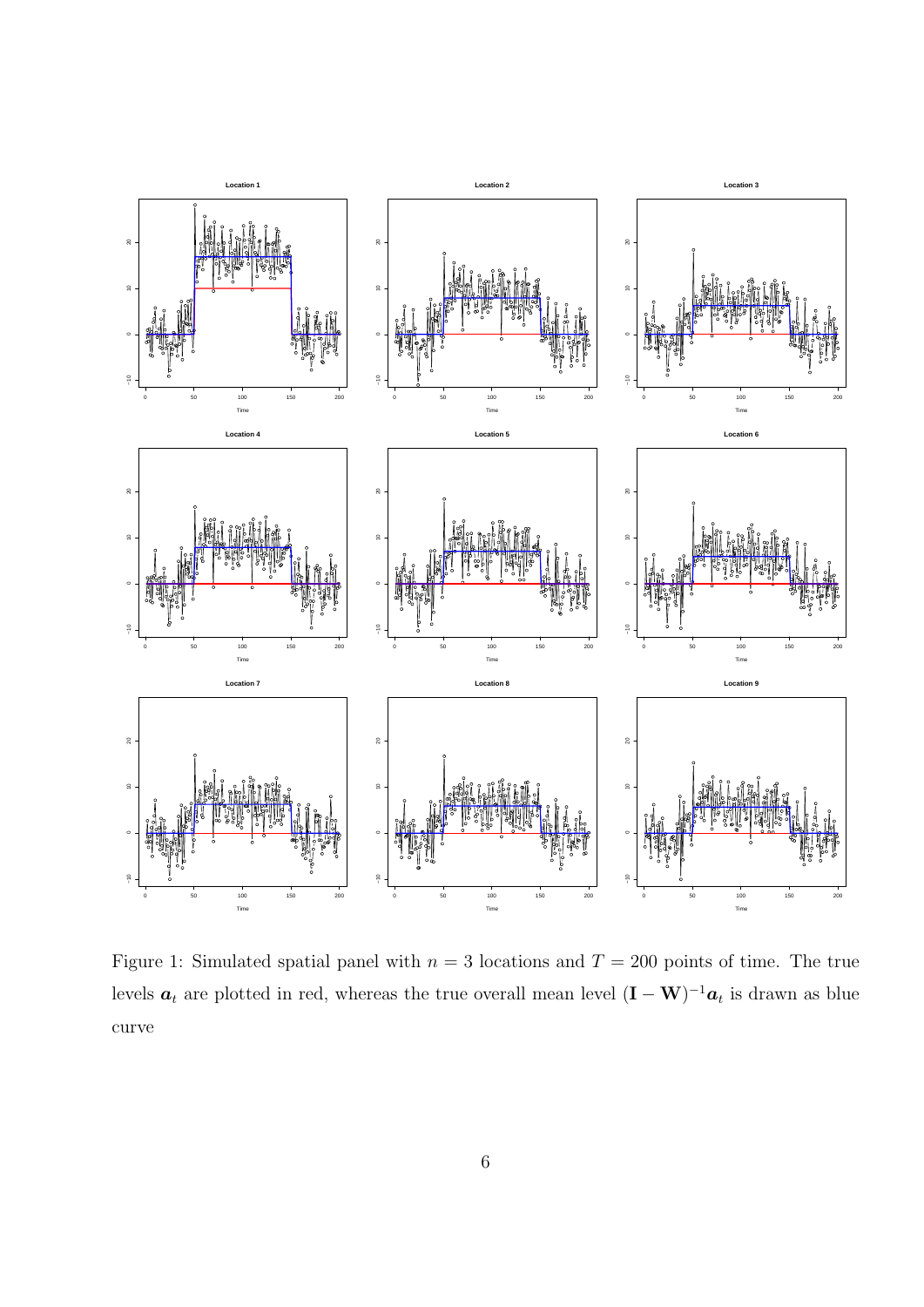that  $||\tilde{\mathbf{W}}||_{\infty} = 1$  and  $||\rho \tilde{\mathbf{W}}||_{\infty} < 1$  for all  $|\rho| < 1$ . The row-standardization, however, also implies that the elements  $\tilde{w}_{ij}$  are less than or equal to one and that all absolute row sums are equal to one. [Lam and Souza](#page-24-6) [\(2016\)](#page-24-6) consider the necessary condition that  $||\mathbf{W}||_{\infty} < 1$ .

## <span id="page-6-0"></span>3 Two-Step Lasso Estimation

The motivation behind the two step approach is to initially separate the change point detection problem from the spatial dependence. Thus, we initially estimate a set of candidate change points  $T_i^{(1)}$  for each location i. In the first step, we consider only the univariate time series  $\boldsymbol{Y}_i =$  $(Y_1(s_i), \ldots, Y_T(s_i))'$ , i.e.,  $\boldsymbol{Y}_i$  is the *i*-th column of  $\boldsymbol{\Upsilon}$ . Even ignoring the spatial dependence,  $\{\mathrm{T}_i^{(1)}\}$  $i_i^{(1)}$ :  $i = 1, ..., n$  can be estimated without a loss of information, as the spatial dependence is not time-varying and there is no additional source of temporal dependence. In addition, the number of estimated parameters in the full model is reduced, if there are less candidate change points than time points T, i.e., the cumulated cardinalities  $\sum_{i=1}^{n} |T_i^{(1)}|$  $\binom{1}{i}$  are less than T. Then, these sets of candidate change points are passed to the full model to estimate  $a_{t,i}$  and W simultaneously. In the second step, we suppose that for all locations i the mean level  $a_{t,i}$ equals  $a_{t+1,i}$ , if  $t \notin T_i^{(1)}$ <sup>(1)</sup>. As the set of all estimated change points  $\hat{T}_i = \{ \tau : \hat{a}_{\tau,i} \neq \hat{a}_{\tau+1,i} \}$ in the second step is always a subset of  $T_i^{(1)}$ , i.e.,  $\hat{T}_i \subseteq T_i^{(1)}$  $i^{(1)}$ , it is important that we do not underestimate the number of possible change points in the first step.

#### 3.1 First step: candidate change points

To find all candidate change points  $T_i$  for location i, consider the following linear models for  $i = 1, \ldots, n$ , where

$$
\boldsymbol{Y}_i = \mathbf{K} \boldsymbol{\beta}_i^{(1)} + \boldsymbol{\varepsilon}_i
$$

and  $\mathbf{K} = (\mathbb{1}_{\{j,\ldots,T\}}(i))_{i,j=1,\ldots,T}$  is a  $T \times T$  lower triangular matrix and  $\mathbb{1}_A(x)$  denotes the indicator function on the set A. The vector of coefficients  $\boldsymbol{\beta}_i^{(1)} = (\beta_{t,i}^{(1)})_{t=1,\dots,T}$  is used to find the candidate change points. However, this specific model setup leads to a case where the number of estimated parameters is exactly the number of observations  $T$ . Any solution using the full matrix  $\bf{K}$  will, therefore, exactly fit the residuals to the observed values and will not provide a meaningful interpretation. As a consequence, we need to be able to set at least some of the elements of  $\boldsymbol{\beta}_i^{(1)}$  $i<sup>(1)</sup>$  to zero. Thus, we propose to use a penalized regression approach. In the recent literature,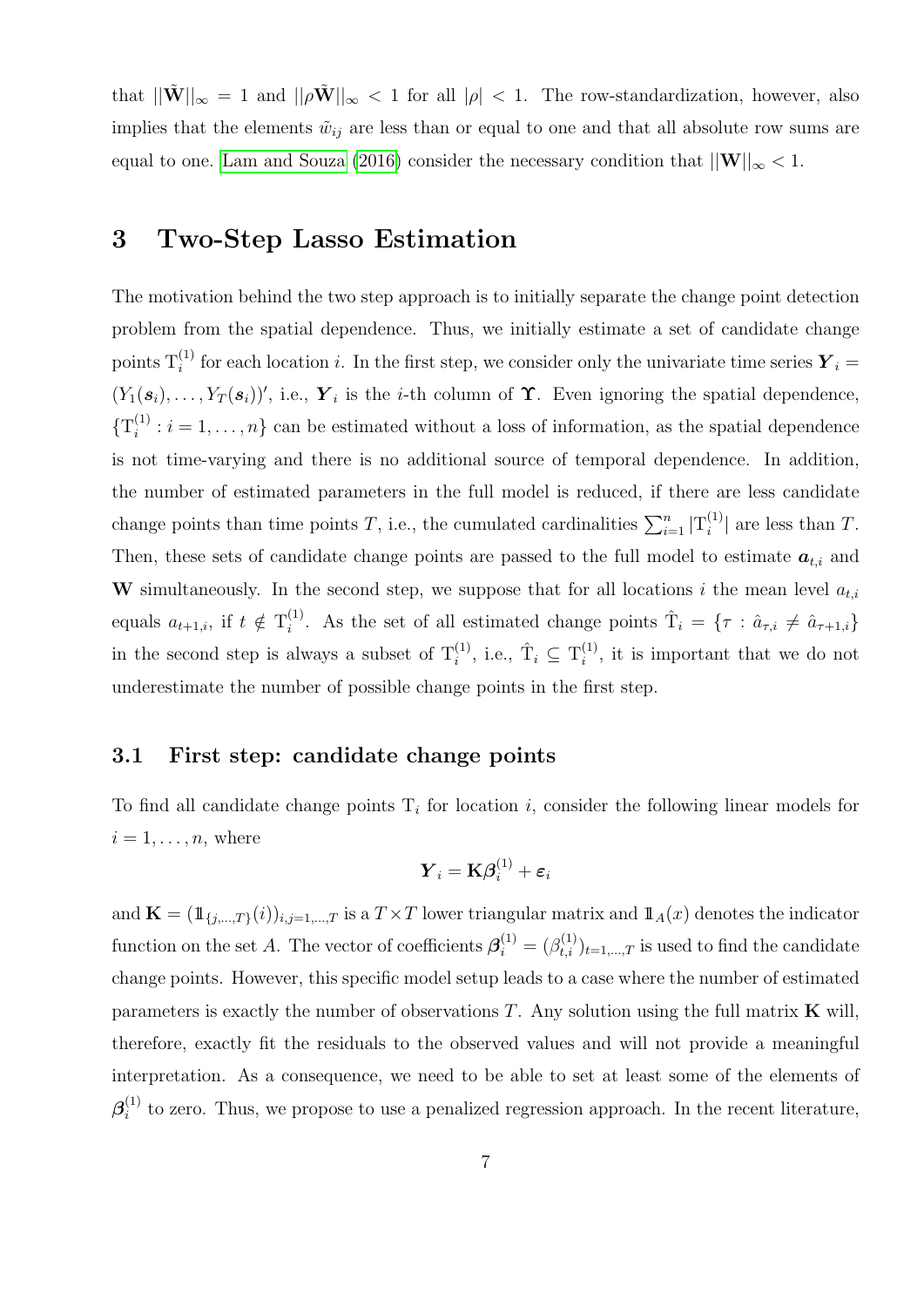it has been shown that certain types of penalized regressions can be used to estimate change points. For instance, [Chan et al.](#page-23-8) [\(2014\)](#page-23-8) use a group-lasso approach to estimate the structural breaks in autoregressive time series. In contrast, [Lee et al.](#page-24-7) [\(2018\)](#page-24-7) utilize a SCAD-type penalty to provide an estimator for change points with the oracle property in quantile regression.

For our setup, we propose to use the adaptive lasso penalty, which is introduced by [Zou](#page-25-0) [\(2006\)](#page-25-0). The underlying differences in  $a_{t,i}$  can be large due to change points and they are 0 whenever no change point is present, so we need our model to be at least nearly unbiased for large values in  $\beta_i^{(1)}$  $i<sup>(1)</sup>$ . Moreover, and more importantly, the approach must ensure that the correct entries  $\hat{\beta}_{t,i}^{(1)}$  are consistently set to zero. However, standard lasso approaches does not necessarily exhibit these properties, as shown in [Zou](#page-25-0) [\(2006\)](#page-25-0). The authors suggest a pre-estimation step for  $\boldsymbol{\beta}_i^{(1)}$  $i_j^{(1)}$ , which can be done by an ordinary least squares (OLS) or ridge-regression. The estimated coefficients of this pre-estimation step are then employed as weighting factors  $w_i$  for  $\beta_i^{(1)}$  $i^{(1)}$ . To be precise, the estimates are given by

$$
\hat{\boldsymbol{\beta}}_i^{(1)} = \arg\min_{\beta} \left( ||\mathbf{K}\boldsymbol{\beta}_i^{(1)} - \boldsymbol{y}_i||_2^2 + \lambda ||\boldsymbol{w}_i^{(1)} \circ \boldsymbol{\beta}_i^{(1)}||_1 \right), \qquad (4)
$$

where the observed process is  $y_i$ , the L<sup>p</sup>-norm is denoted by  $|| \cdot ||_p$ , and  $\circ$  is the Hadamard product. The elements of the weights vectors  $\mathbf{w}_i^{(1)} = (w_{t,i}^{(1)})_{t=1,\dots,T}$  are specified as  $w_{t,i}^{(1)} = \frac{1}{\hat{\beta}^{(k)}}$  $\frac{1}{|\hat{\beta}^{(*)}_{t,i}|^{\gamma}},$ where  $\gamma > 0$  is a tuning parameter influencing the thresholding function. The estimates of the pre-estimation step are denoted by  $\hat{\beta}_i^{(*)}$  $i^{\prime\prime}$ . This convex optimization problem can be solved by corresponding optimization approaches such as the LARS-algorithm of [Efron et al.](#page-23-9) [\(2004\)](#page-23-9). Given an appropriate choice of the penalization parameter  $\lambda$ , the estimation for  $\boldsymbol{\beta}_i^{(1)}$  does exhibit the oracle-properties, i.e., consistency in variable selection as well as asymptotic normality with expectation zero in the differences  $\hat{\beta}_i^{(1)} - \beta_i^{(1)}$  $i^{(1)}$ . This grants that the true features are selected.

In the above-mentioned pre-estimation step, the parameters  $\beta_i^{(1)}$  $i^{(1)}$  are obtained by ridgeregression, as the number of parameters coincide with the number observations or time points. Via the parameter  $\gamma$  the impact of larger estimated values  $\hat{\boldsymbol{\beta}}_i^{(*)}$  $i_i^{(n)}$  on the penalty term can be strengthened or diminished. For our setting, we suggest setting  $\gamma = 1$  to get the direct impact of each parameter estimation.

To select  $\lambda$ , an *n*-fold cross-validation (CV) should be performed over an exponentially decaying grid of possible values of  $\lambda$ . This approach is implemented, for instance, in the Rpackage glmnet using a coordinate descent approach (see [Friedman et al. 2010\)](#page-23-10). For instance, the assumed  $\lambda^*$  can be chosen, such that the root-mean-squared error of the CV is minimal.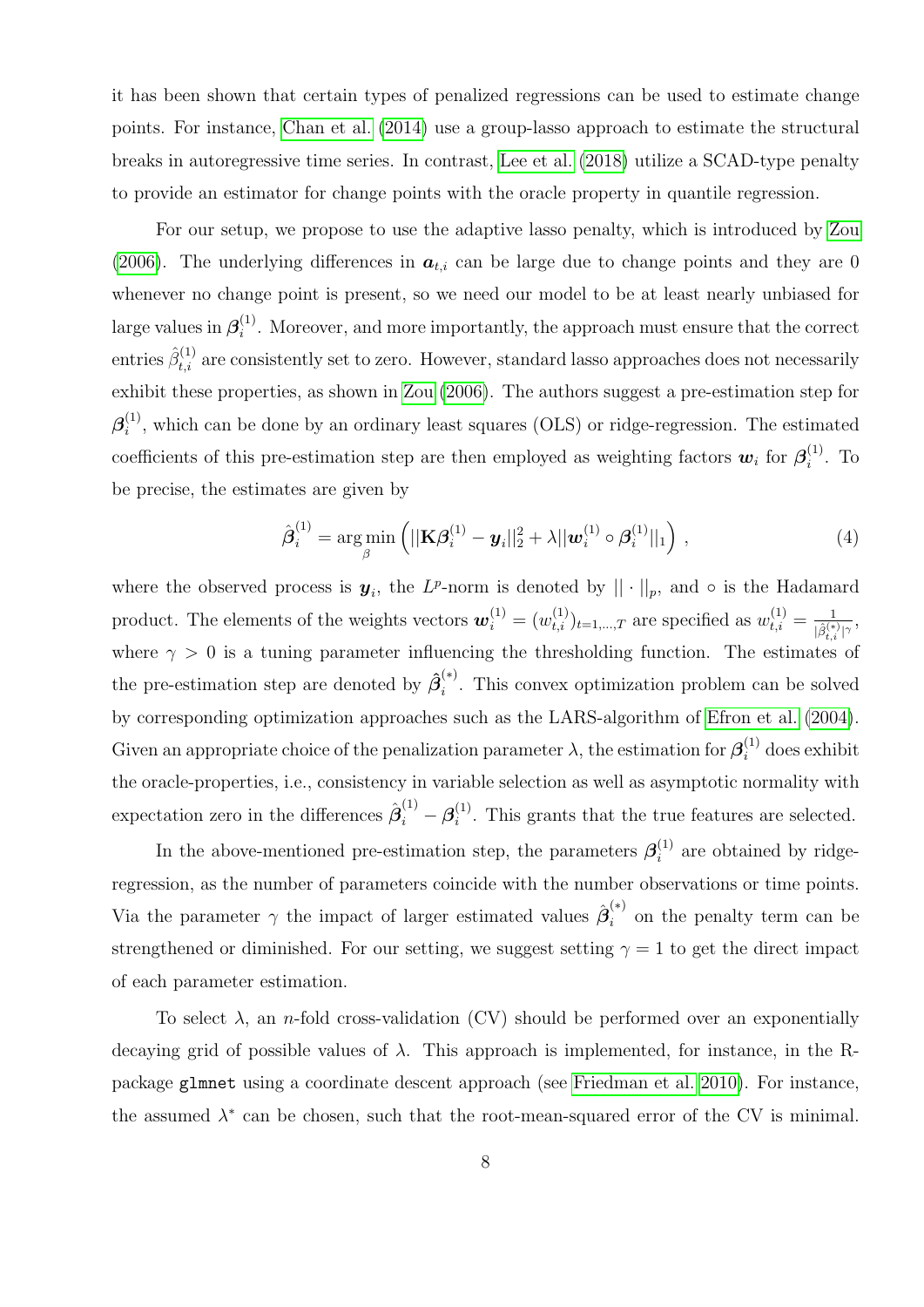However, we want the resulting model to be very parsimonious, i.e., it should not model any variation created by  $\varepsilon_i$ , so the penalty parameter  $\lambda^*$  is chosen as the largest value  $\lambda$ , for which the corresponding mean-squared-error does not significantly differ from the smallest mean-squarederror by one standard deviation. These two models do not perform significantly different, but the model with the higher  $\lambda$  will always induce a sparsity, which is greater than or equal to the model with the smaller value of  $\lambda$ .

Eventually, the zero elements in the estimated  $\hat{\boldsymbol{\beta}}_i^{(1)}$  $i_i^{(1)}$  can be interpreted as candidate change points, as fitted values  $\hat{Y}_i$  are given by the cumulated sums of the estimated coefficients. Thus, each estimated  $\beta_{t,i}^{(1)}$ , which is not set to zero, represents a change point at time t, whereas zero coefficients indicate the continuation of the mean in the subsequent periods. This concludes the first step of our approach.

#### 3.2 Second step: estimation of the full model

In the second step, we estimate the full model, i.e., both the changes in the mean  $a_{i,t}$  as well as the spatial dependence W. For this estimation, we propose to use a further adaptive lasso approach. In particular, [\(1\)](#page-3-0) can be rewritten in a linear form as

$$
Y = \Psi \beta^{(2)} + Z \xi + \varepsilon, \tag{5}
$$

where  $\mathbf{Y} = vech(\mathbf{\hat{T}}), \ \boldsymbol{\varepsilon} = vech((\boldsymbol{\varepsilon}(\mathbf{s}_i))_{i=1,\dots,n}), \ \mathbf{Z} = \mathbf{I}_n \otimes \mathbf{\hat{T}}$  and  $\boldsymbol{\Psi}$  is a lower triangular, block diagonal matrix. The vectorization operator is denoted by *vech* and  $\otimes$  is the Kronecker product. To be precise,  $\Psi$  is the direct sum of n triangular matrices **K** of dimension  $T \times T$ . The vector of coefficients is defined as  $\beta^{(2)} = vech(\mathbf{B}^{(2)})$ , where  $\mathbf{B}^{(2)} = (b_{t,i}^{(2)})_{t=1,\dots,T; i=1,\dots,n}$ . In addition, we assume that  $b_{t,i}^{(2)} = 0$  for  $t \notin T_i^{(1)}$  $i_i^{(1)}$  and all  $i = 1, \ldots, n$ . That is, the coefficients are forced to be zero for all time points of each location  $s_i$ , where no change is expected, according to the results of the first step.

Beside the mean-level term  $\Psi \beta^{(2)}$ , we account for possible spatial dependence by  $\mathbb{Z} \xi$ . The coefficients  $\xi$  are the vectorized spatial weights, i.e.,  $\xi = vech(\mathbf{W})$ . It is worth noting that the diagonal elements of  $W$  are assumed to be zero, such that we avoid self-dependencies and the number of estimated parameters in  $Z\xi$  is reduced.

Eventually, the estimated coefficients of the full model are given by the convex optimiza-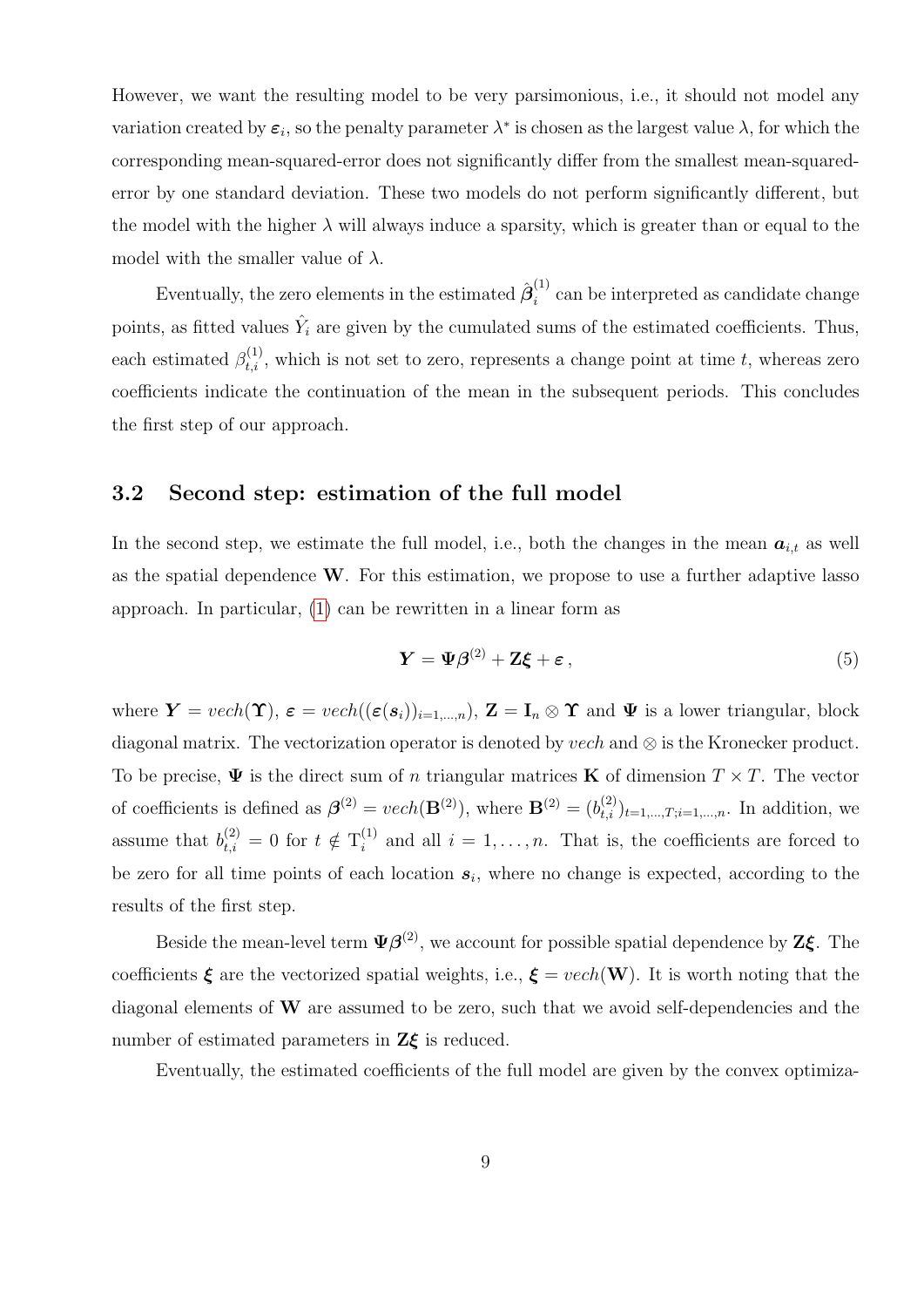tion problem

$$
(\hat{\beta}^{(2)}, \hat{\xi})' = \underset{(\beta^{(2)}, \xi)'}{\arg \min} ||\mathbf{Z}\xi + \mathbf{\Psi}\beta^{(2)} - \mathbf{y}||_2^2 + \lambda(||\mathbf{w}_1^{(2)} \circ \beta^{(2)}||_1 + ||\mathbf{w}_2^{(2)} \circ \xi||_1), \text{subject to:}
$$
  

$$
b_{i,i}^{(2)} = 0 \text{ for all } t \notin \mathbf{T}_i^{(1)}, 1 \le i \le n;
$$

$$
w_{ij} \in [0, 1] \text{ for all } 1 \le i, j, \le n;
$$

$$
w_{ii} = 0 \text{ for all } 1 \le i \le n.
$$

The observed vector Y is denoted by y. The weights of the regularization term,  $w_1^{(2)}$  $_1^{(2)}$  and  $\bm{w}^{(2)}_2$  $_2^{(2)}$  correspond to the penalty weights estimated in the pre-estimation of the adaptive lasso. It can either be done by ridge regression or OLS, if the number of parameters is smaller than the number of observations. Of course, this depends on the number of candidate change points  $T^{(1)}$  estimated in the first step. More precisely, the weights are specified analogously to the weights in the first step, i.e.,  $\gamma = 1$ . For our settings, we minimized the objective function by a coordinate descent algorithm implemented in the R package glmnet (cf. [Friedman et al. 2010\)](#page-23-10).

In contrast to the approach of [Lam and Souza](#page-24-6) [\(2016\)](#page-24-6); [Lam et al.](#page-24-5) [\(2013\)](#page-24-5), the condition that  $0 \leq w_{ij} \leq 1$  is more flexible, but it does not ensure that the estimated process is well-defined in terms of the non-singularity of  $(I-W)$ . However, the approach can easily be implemented and works very well for moderate levels of spatial dependence. If the spatial process is, however, close to non-stationarity, i.e.,  $\rho(\mathbf{W})$  is close to one, a constrained lasso approach must be implemented for the second step. More precisely, we observe a good estimation performance for constrained lasso approaches following the idea of [James et al.](#page-23-11) [\(2012,](#page-23-11) [2018\)](#page-24-8). In this paper, we, however, focus on the simpler approach with a convex objective function, which have great practical advantages, while leading to good results for the majority of degrees of spatial dependence.

Moreover, it is not feasible to model negative spatial dependence, which, however, rarely occurs in practice (cf. [Cressie, 1993\)](#page-23-5). On the contrary, least squares estimators under the presence of spatial dependence are not generally sign-consistent (see [Lam et al., 2013\)](#page-24-5). Thus, this restriction on positive spatial dependence warrants sign-consistency. In the following section, we focus on the performance of the proposed estimation scheme for different magnitudes of spatial dependence. In particular, we focus on moderate levels of spatial dependence, i.e.,  $\rho(\mathbf{W}) \in \{0.25, 0.5, 0.75\}.$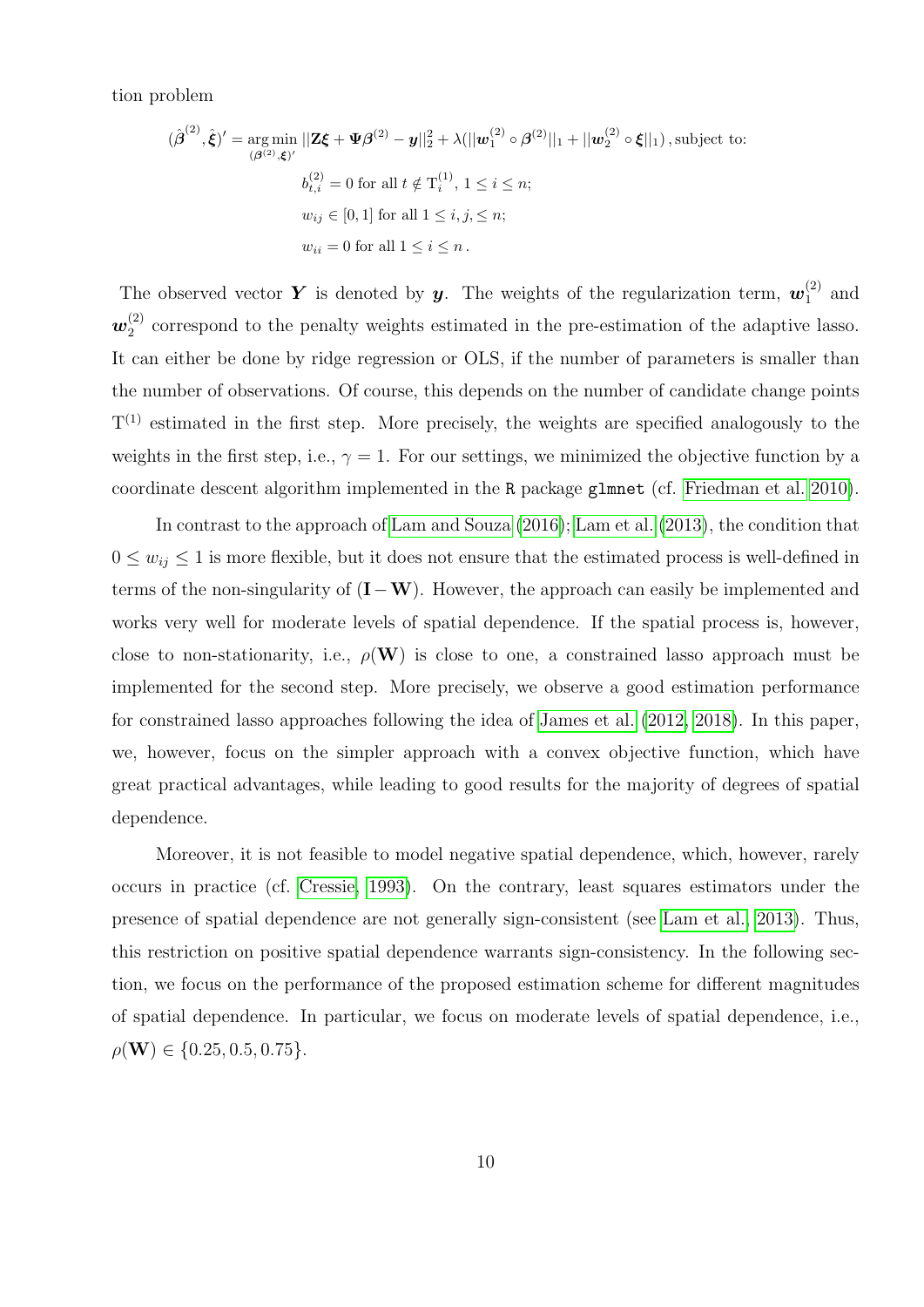### 4 Monte Carlo Simulations

In this section, we evaluate the performance of the lasso estimators by a series of Monte Carlo simulations. First, we analyze (a) how well the algorithm detects the existence of spatially dependent observations, (b) how well the algorithms detects spatially independent observations, and (c) how well the changes in the mean level are captured by the approach. We perform these simulations for different specifications of the true underlying spatial dependence W. More precisely, we consider classical contiguity schemes, which should also be modeled well by classical approaches if  $W$  is correctly specified, as well as random patterns, and block structures in the spatial dependence. Secondly, we analyze how the performance differs between different levels of spatial dependence. Generally, one would expect that the lasso estimators perform worse for small spatial dependence, as the resulting effects are weaker. Moreover, if  $\rho(\mathbf{W})$  is close to one, we could be faced to difficulties as the maximum of the objective function is close to regions, where the model is not well-defined. Thus, we evaluate the performance for weak  $(||W||_{\infty} = 0.25)$ , moderate  $(||W||_{\infty} = 0.5)$ , and large spatial dependence  $(||W||_{\infty} = 0.75)$ .

The spatiotemporal process is simulated on a spatial lattice  $D = \{s \in \mathbb{Z}^2 : 0 \le s_1 \le s_2 \}$  $5, 0 \le s_2 \le 5$ , i.e.,  $n = 25$ , for discrete time points  $t = 1, ..., T$  with  $T \in \{100, 200\}$ . To define the spatial dependence, we consider the three row-standardized weighting schemes  $\tilde{W}$ illustrated in the first row in Figure [2.](#page-12-0) First, we consider a Queen's contiguity matrix  $\tilde{W}_1$ depicted on the left hand side. For this scheme, dependencies cannot be found in areas, which are far away. It is also assumed that if there is a connection from area i to j, then there must be a feedback from to j to i as well. This specific structure is quite commonly used in empirical research, like for instance in Büttner [\(1999\)](#page-23-12); [Ross et al.](#page-24-9) [\(2007\)](#page-24-9); [Tsai et al.](#page-24-10) [\(2009\)](#page-24-10). Secondly, a randomly sampled spatial dependence structure  $\tilde{W}_2$  is considered, meaning a link between two locations exists with a probability of 20 percent. Thus, there is not necessarily a connection from  $j$  to  $i$ , if  $i$  and  $j$  are connected. Note that this matrix is also row-standardized, such that  $||\tilde{\mathbf{W}}_2||_{\infty} = 1$ . Thirdly, we assume that only a few locations are dependent in  $\tilde{\mathbf{W}}_3$ . Moreover, these connected locations should appear close together. We, therefore, randomly assign 3 blocks of minimal size  $1 \times 1$  up to maximal size  $5 \times 5$  with positive weights. The blocks are not necessarily quadratic. In contrast to the contiguity matrix, the dependent observations can but must not occur in the closest neighborhood. All spatial weighting matrices W, which have random features, are sampled again for every iteration of the simulation. Eventually,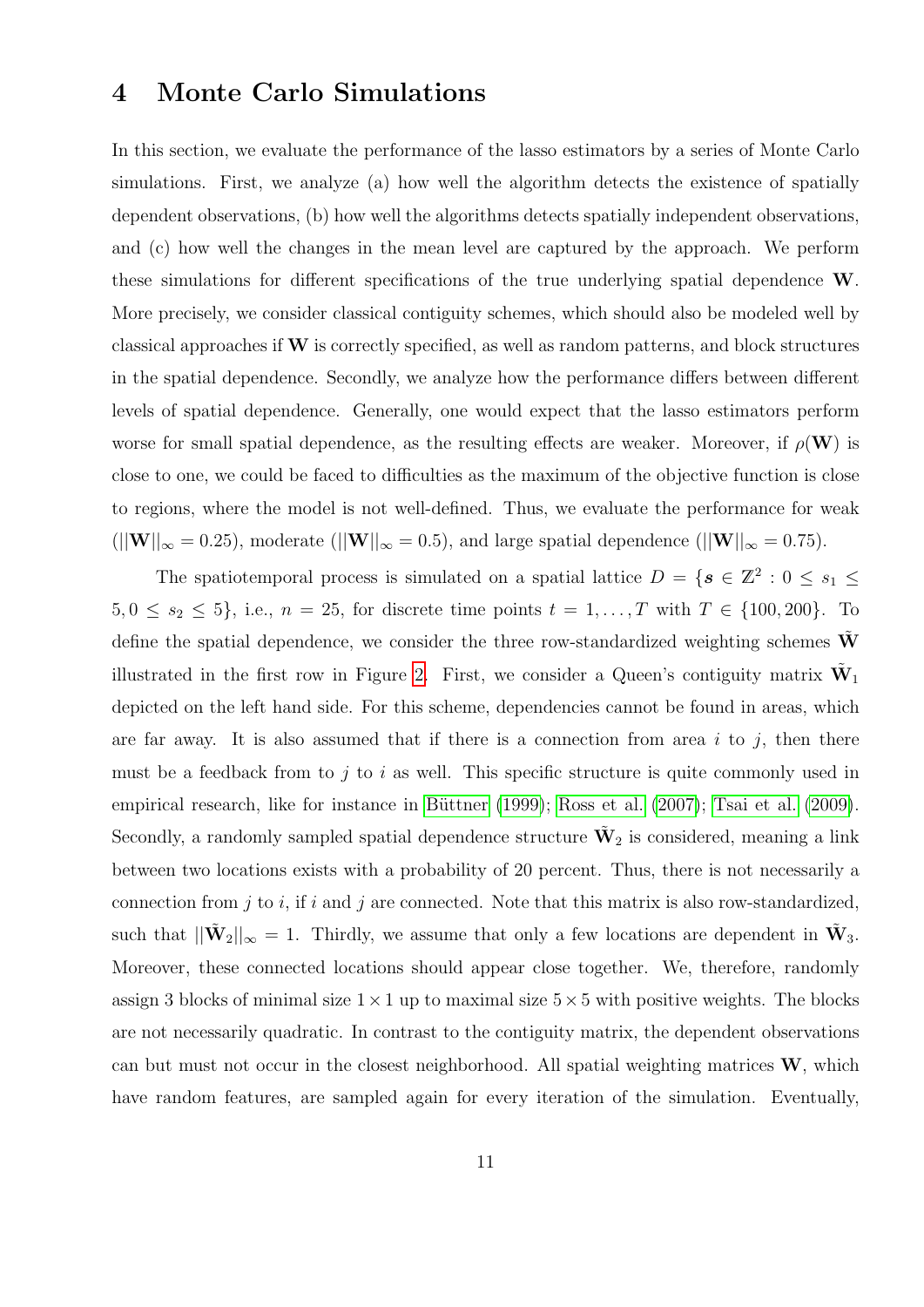$W = \rho \tilde{W}$  with  $\rho \in \{0.25, 0.5, 0.75\}.$ 

Besides, we simulate at least one change point within the time period. To get realistic conditions, we divide the locations into two groups, so that the change points do not occur for all locations at the same point of time. To be precise, the first group containing 10 locations has two changes in the mean at  $t = 0.5T$  and  $t = 0.75T$ , whereas only one structural break occurs at  $t = 0.25T$  for the second group, that is, the remaining 15 locations. Consequently, there are three mean changes at equidistant time points, namely at  $t = 0.25T$ ,  $t = 0.5T$ , and  $t = 0.75T$ . Regarding the locations of the first group, the zero-mean level increases to 3 at  $t = 0.5T$  and decreases again to 0 at  $t = 0.75T$ . In contrast, the mean level is 0 for  $t < 0.25T$  and 7 for  $t \geq 0.75T$  for the second group locations. The residuals  $\varepsilon_t$  are independently sampled normally distributed random variables with zero mean and unit variance. We simulate the process for  $M = 2<sup>9</sup> = 512$  replications. For each replication, we apply the estimation procedure described in Section [3.](#page-6-0)

To evaluate the performance of our model, we consider several criteria, which are described in more detail below. First, we compute the specificity and sensitivity of all elements of  $W$ , but neglecting the diagonal elements. The specificity provides information about the amount of correctly identified missing links, i.e, the proportion of zero entries in the estimated matrix  $\hat{W}$  and the true underlying matrix W. Let  $\mathcal{Z}(A)$  be the set of zero entries in a matrix A, i.e.,  $\mathcal{Z}(\mathbf{A}) = \{a_{ij} : a_{ij} = 0\}$ . Note that the complement of  $\bar{\mathcal{Z}}(\mathbf{A})$  is  $\{a_{ij} : a_{ij} \neq 0\}$ . Thus, the specificity  $\Pi_0$  is given as ratio between the cardinalities of  $\mathcal{Z}(\hat{\mathbf{W}})$  and  $\mathcal{Z}(\hat{\mathbf{W}})$ , that is,

$$
\Pi_0=\frac{|\mathcal{Z}(\hat{\mathbf{W}})|}{|\mathcal{Z}(\mathbf{W})|},
$$

Surely, using only this criterion cannot yield meaningful results, as naive methods like setting all weights to 0 leads to a specificity of one, even though such a strategy creates a lot of false identifications for links, which were in fact not zero. Hence, the sensitivity

$$
\Pi_w = \frac{|\bar{\mathcal{Z}}(\hat{\mathbf{W}})|}{|\bar{\mathcal{Z}}(\mathbf{W})|}
$$

should also be considered to assess the performance for correctly identified positive weights.

To get an insight on the goodness of the estimated weights  $\hat{w}_{ij}$ , we compute the average bias of the non-diagonal entries

$$
B_w = \frac{1}{n^2 - n} \sum_{\substack{i,j=1 \\ i \neq j}}^n \hat{w}_{ij} - w_{ij} \, .
$$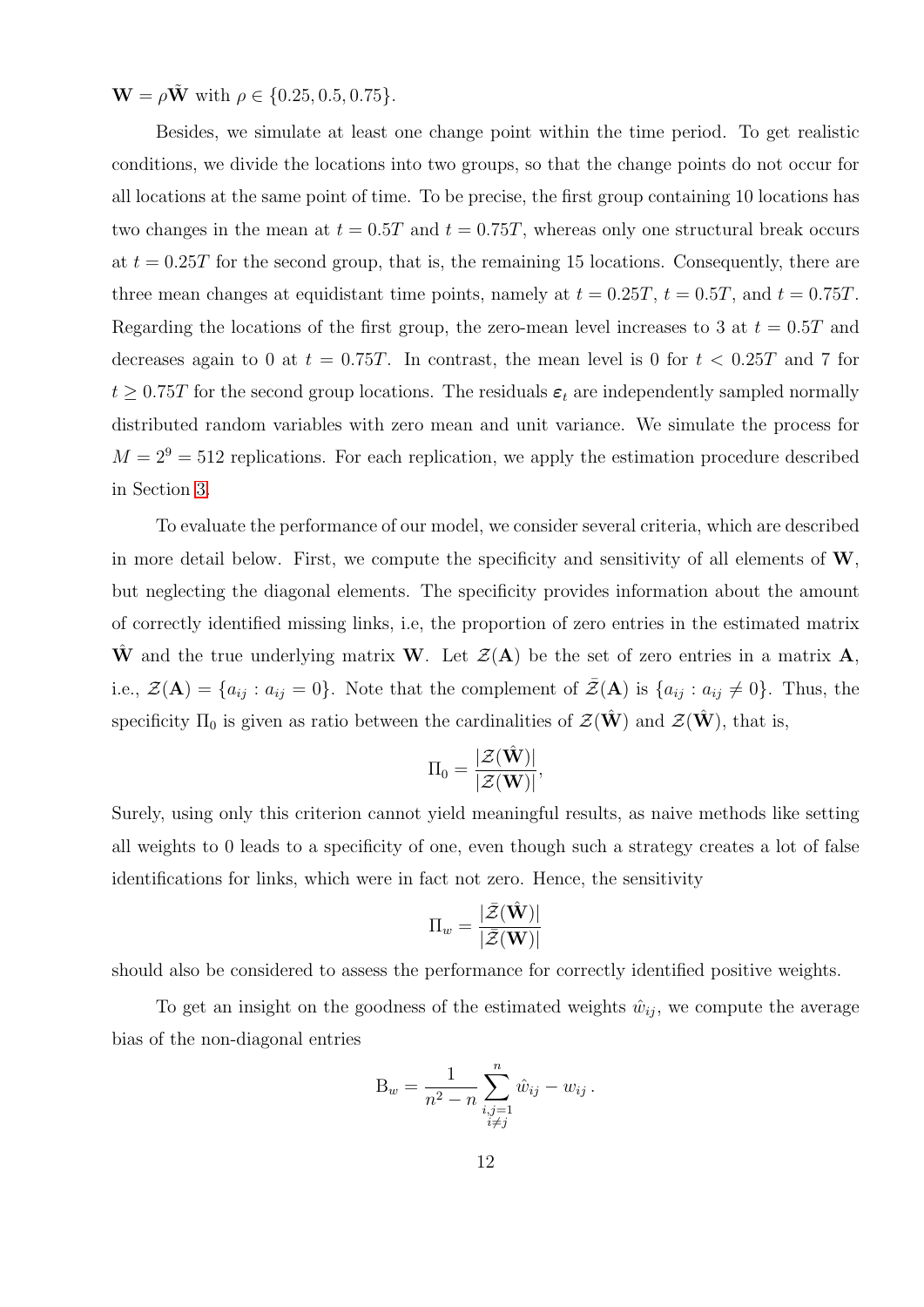

<span id="page-12-0"></span>Figure 2: First row: True spatial weighting schemes  $\tilde{W}$  considered in the simulation study, i.e., a row-standardized Queen's contiguity matrix (left,  $\tilde{W}_1$ ), row-standardized randomly sampled spatial weights (center,  $\tilde{\mathbf{W}}_2$ ), row-standardized block structure (right,  $\tilde{\mathbf{W}}_3$ ). In the second row, we plot the estimated counterparts  $\hat{W}$ . The darker the color, the higher the true/estimated value of the link. White entries represent a link, which is zero or is estimated to be exactly zero, respectively.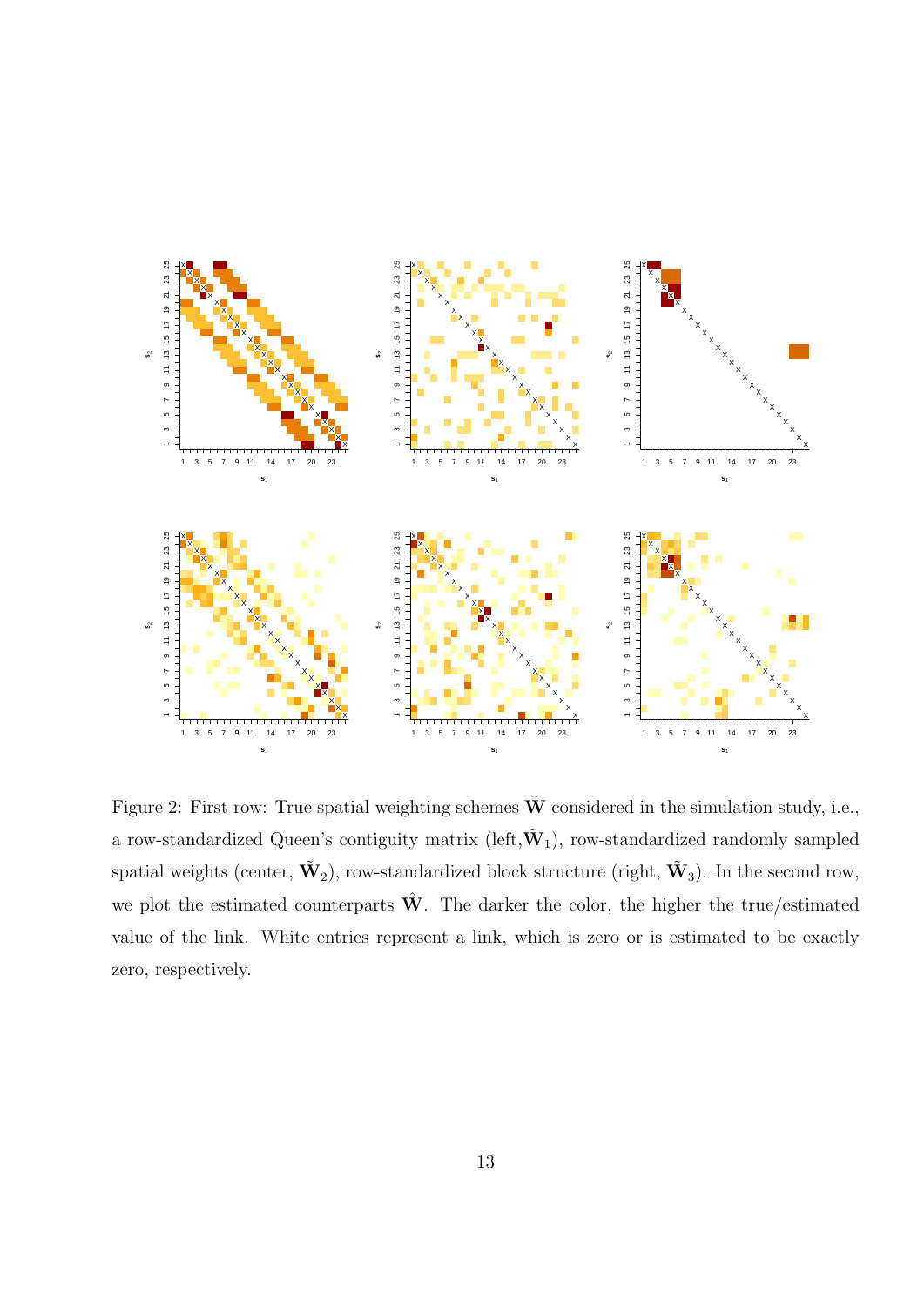<span id="page-13-0"></span>Table 1: Results of the simulation study with  $M = 2^9$  simulations,  $n = 25$ , and  $T \in \{100, 200\}$ . We report the results for different magnitudes of spatial dependence  $\rho \in \{0.25, 0.5, 0.75\}$ , where  $\mathbf{W} = \rho \tilde{\mathbf{W}}$ .

|               |            | $T = 100$              |                        |                        | $T = 200$              |                        |                        |
|---------------|------------|------------------------|------------------------|------------------------|------------------------|------------------------|------------------------|
|               |            | $\tilde{\mathbf{W}}_1$ | $\tilde{\mathbf{W}}_2$ | $\tilde{\mathbf{W}}_3$ | $\tilde{\mathbf{W}}_1$ | $\tilde{\mathbf{W}}_2$ | $\tilde{\mathbf{W}}_3$ |
|               | $\Pi_0$    | 0.925                  | 0.910                  | 0.943                  | 0.911                  | 0.888                  | 0.944                  |
| $\rho = 0.25$ | $\Pi_w$    | 0.278                  | 0.183                  | 0.186                  | 0.446                  | 0.283                  | 0.246                  |
|               | $B_w$      | 0.001                  | $-0.001$               | 0.001                  | 0.002                  | $-0.001$               | 0.000                  |
|               | $B_a$      | $-0.273$               | $-0.422$               | $-0.101$               | $-0.056$               | $-0.318$               | $-0.131$               |
|               | $RMSE_{y}$ | 0.934                  | 0.928                  | 0.946                  | 0.961                  | 0.955                  | 0.972                  |
| $\rho = 0.5$  | $\Pi_0$    | 0.905                  | 0.843                  | $\,0.919\,$            | 0.909                  | 0.829                  | 0.900                  |
|               | $\Pi_w$    | 0.622                  | 0.420                  | 0.409                  | 0.789                  | 0.554                  | 0.607                  |
|               | $B_w$      | 0.006                  | 0.002                  | 0.002                  | 0.008                  | 0.002                  | 0.003                  |
|               | $B_a$      | 0.813                  | 0.133                  | 0.015                  | 1.175                  | 0.314                  | 0.206                  |
|               | $RMSE_u$   | 0.902                  | 0.878                  | 0.933                  | 0.935                  | 0.920                  | 0.958                  |
| $\rho = 0.75$ | $\Pi_0$    | 0.904                  | 0.757                  | 0.894                  | 0.919                  | 0.695                  | 0.879                  |
|               | $\Pi_w$    | 0.781                  | 0.594                  | 0.607                  | 0.874                  | 0.712                  | 0.790                  |
|               | $B_w$      | 0.005                  | 0.005                  | $0.004\,$              | 0.006                  | 0.008                  | 0.004                  |
|               | $B_a$      | 0.967                  | 0.882                  | 0.316                  | 1.395                  | 1.415                  | 0.535                  |
|               | $RMSE_y$   | 0.905                  | 0.877                  | 0.923                  | 0.937                  | 0.926                  | 0.950                  |

It is important that the diagonal entries are excluded to avoid an unjustified improving of our results.

Furthermore, we examine the average bias and mean absolute errors for the estimated mean levels  $a_t$ . To be precise, the average bias is defined as

$$
\mathbf{B}_a = \frac{1}{nT} \sum_i^n \sum_t^T \hat{a}_{t,i} - a_{t,i}.
$$

All results are reported in Table [1.](#page-13-0) First of all, it is possible to estimate the underlying spatial dependence for spatiotemporal autoregressive models, even under the presence of an undefined number of structural breaks. This is a big advantage compared to classical approaches, where it assumed that structure of the spatial dependence can be predefined by a certain spatial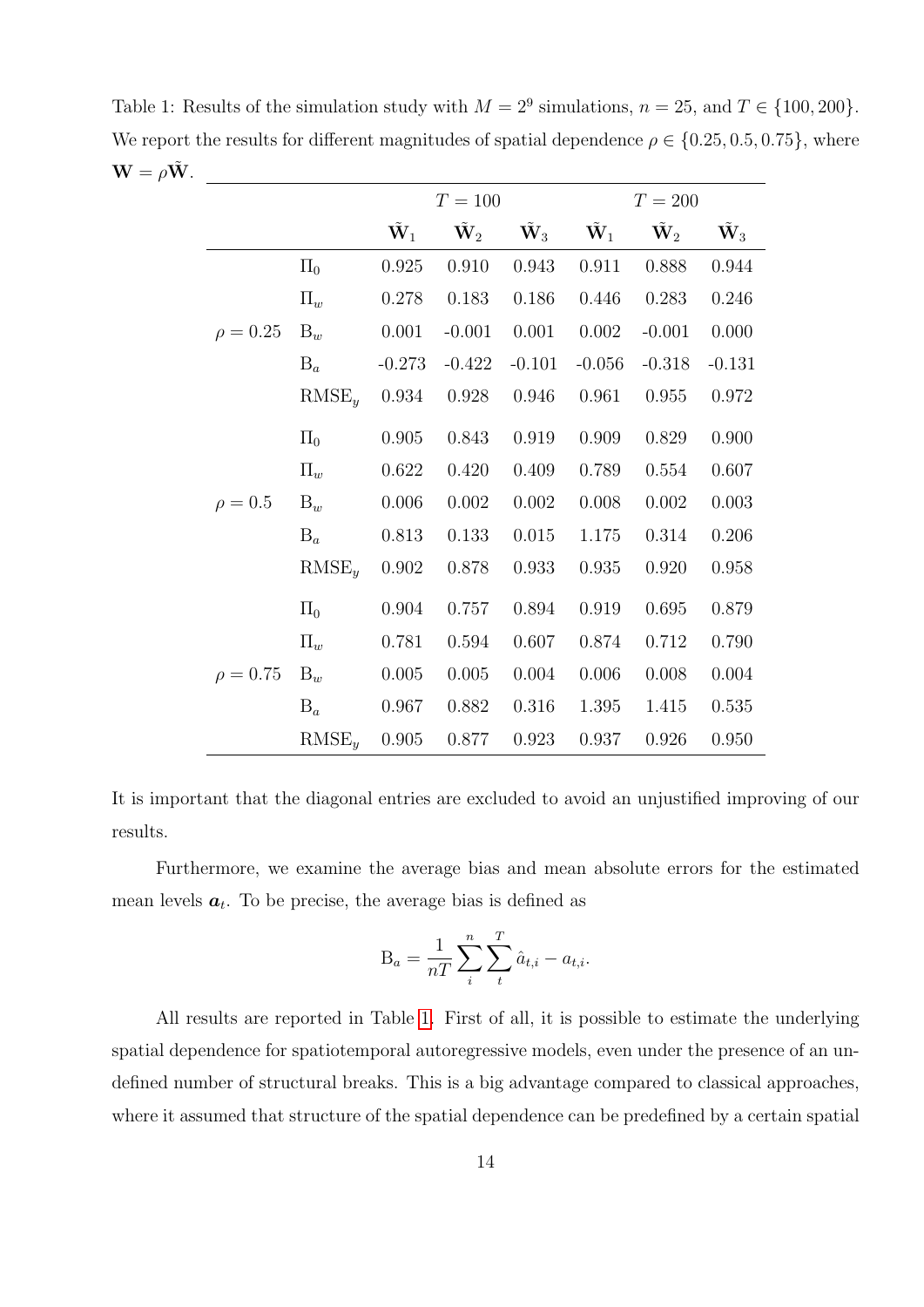weights matrix. Generally, the proposed penalized regression method show a good performance for estimating this matrix  $W$ . However, the performance slightly depends on the type of the true underlying spatial dependence structure. For matrices like the Queen's contiguity matrix, where we have symmetric links, the algorithm can easily detect the relevant links. On average, 78.9 percent of all true links were detected for  $\rho = 0.5$  and  $T = 200$ . For matrices W, which do not have symmetric entries, the performance is more difficult to evaluate. In particular, the algorithm rather estimates an undirected dependence, i.e., symmetric entries, than the true directed or one-way dependence. Hence, we observe high detection rates, sensitivities, for positive links in  $\tilde{\mathbf{W}}_2$  and  $\tilde{\mathbf{W}}_3$ , but moderate specificities, i.e., correctly eliminated links. However, this does not affect the average fitting of the weights, as one might see comparing the average bias and mean absolute errors, which is roughly 0.03 for all cases.

The tendency to estimate symmetric spatial dependence can also be seen for the example matrices of one replication shown in Figure [2,](#page-12-0) where we depicted the estimates  $\hat{W}$  in the second row. Even though the algorithm detects the block structure in  $\tilde{W}_3$ , it also erroneously estimates its counterpart on the mirrored side of the main diagonal. Nevertheless, the weight of the wrongly classified link is usually weaker than the true one. Visually inspecting the estimated weighting matrices, one can also see why the performance is worse for the randomly sampled weights, i.e.,  $\tilde{W}_2$ , compared to the other matrices. The majority of the nonzero links are found by the algorithm, but it also estimates positive weights on the mirrored side. Thus, the specificity is on a moderate level and the mean absolute errors are slightly higher.

The estimation precision of the local mean levels  $a_t$  depends on the number of time points T as well as on the extend of the spatial dependence. At the first glance, the direction of increasing precisions might seem counterintuitive and should, therefore, be analyzed in more detail. First, we observe that the estimation bias increases with increasing spatial dependence, i.e., with increasing  $\rho$ . Due to higher values of  $\rho$ , spatial spill over effects, measured by  $\rho \mathbf{W}$ , become more severe. Hence,  $E(Y_t)$  is inflated tremendously when increasing  $\rho$ . As the distinction between  $E(\boldsymbol{Y}_t)$  and local means  $\boldsymbol{a}_t$  is the core difficulty of the estimation, the estimation precision weakens when  $\rho$  is increasing. Secondly, we observe that a growing number of time points T does not necessarily lead to an increasing in the estimation precision of  $a_t$ . While the goodness of the estimation increases for the case of  $\rho = 0.25$ , both other cases shows a decreasing in estimation precision. This surprising effect can be explained by the fact that an increase in  $T$  always corresponds to an multiple increase in the number of parameters, namely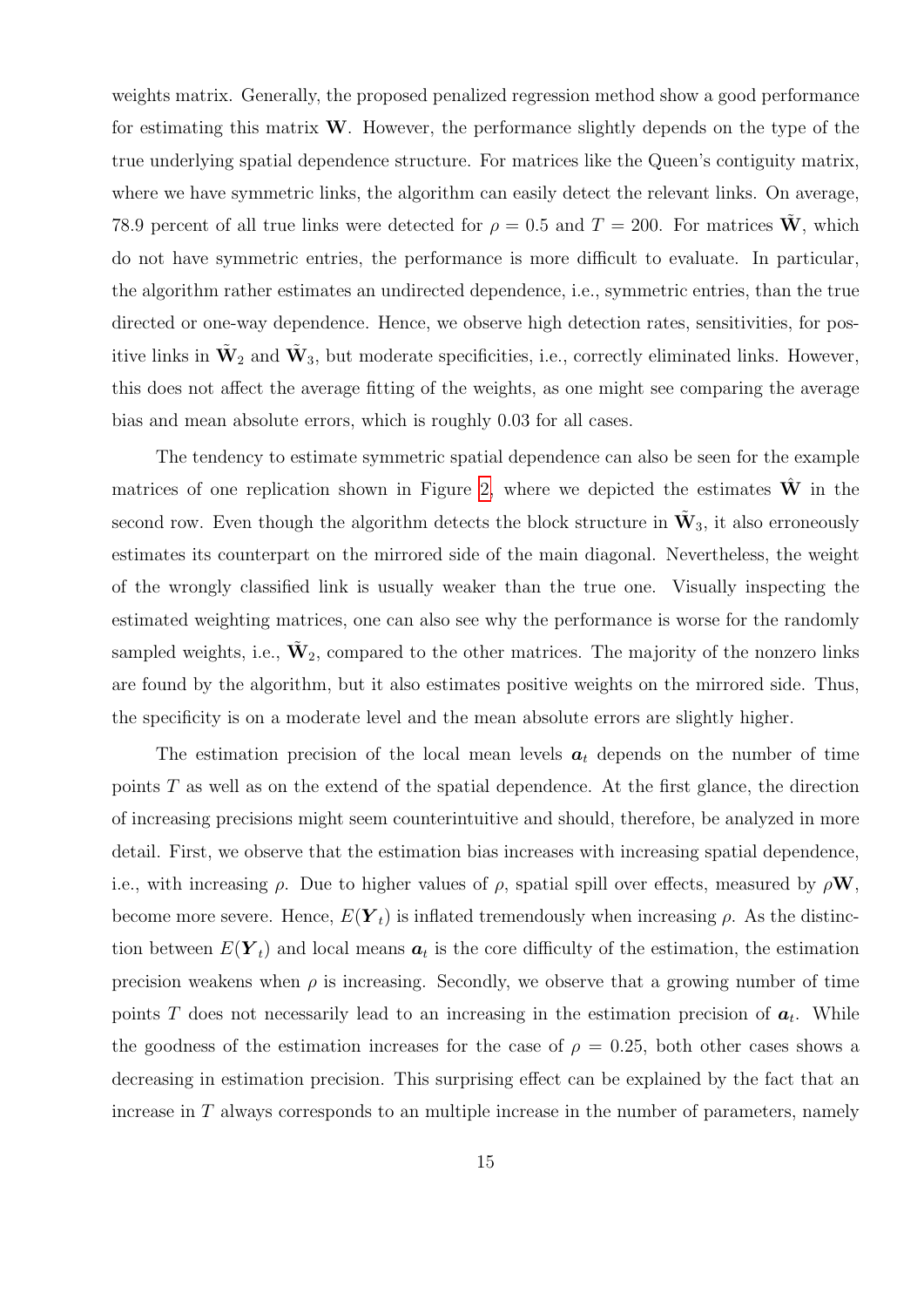

<span id="page-15-0"></span>Figure 3: True simulated mean levels  $a_t$  for each spatial location. The red line corresponds to the estimated time-dependent spatial mean, i.e.,  $\hat{a}_t$ .

 $nT$ -times more parameters. The algorithm is potentially able to detect change points at each time point, so all time points are included as possible regressor. Hence, increasing time horizon does not improve the relation between observations and parameters and could, therefore, have a negative impact on the estimation of  $a_t$ .

Like for the estimated spatial weights, we also show the resulting estimated mean level for one replication in Figure [3.](#page-15-0) In particular, we plot the true mean levels  $a_t$  as black line as well as the estimates  $\hat{a}_t$  as red line. The underlying weighting scheme is a Queen's contiguity matrix. Hence, the process in each plot is effected by its direct neighbors, meaning we kept the correct positions of the spatial locations in Figure [3.](#page-15-0) In general, the resulting mean level is estimated quite precisely. If we observe a deviation from the true level  $a_t$ , e.g.  $i = 19$ , the difference is usually captured by the spatial dependence  $\hat{W}$ . For instance, location  $i = 10$  has an erroneously estimated change point after the first 50 observations, as the direct neighbors 14 and 15 exhibit a change point exactly at  $t = 50$ . As a consequence, the algorithm does not distinguished correctly between  $E(\boldsymbol{Y}_t) = (\mathbf{I} - \mathbf{W})^{-1} \boldsymbol{a}_t$  and  $\boldsymbol{a}_t$ . If the dependence is estimated better, e.g. for  $i = 1$  or  $i = 21$ , the estimated spatial mean level is much closer to the true level  $a_t$ . In summary, it can be stated that the proposed estimation procedure can capture the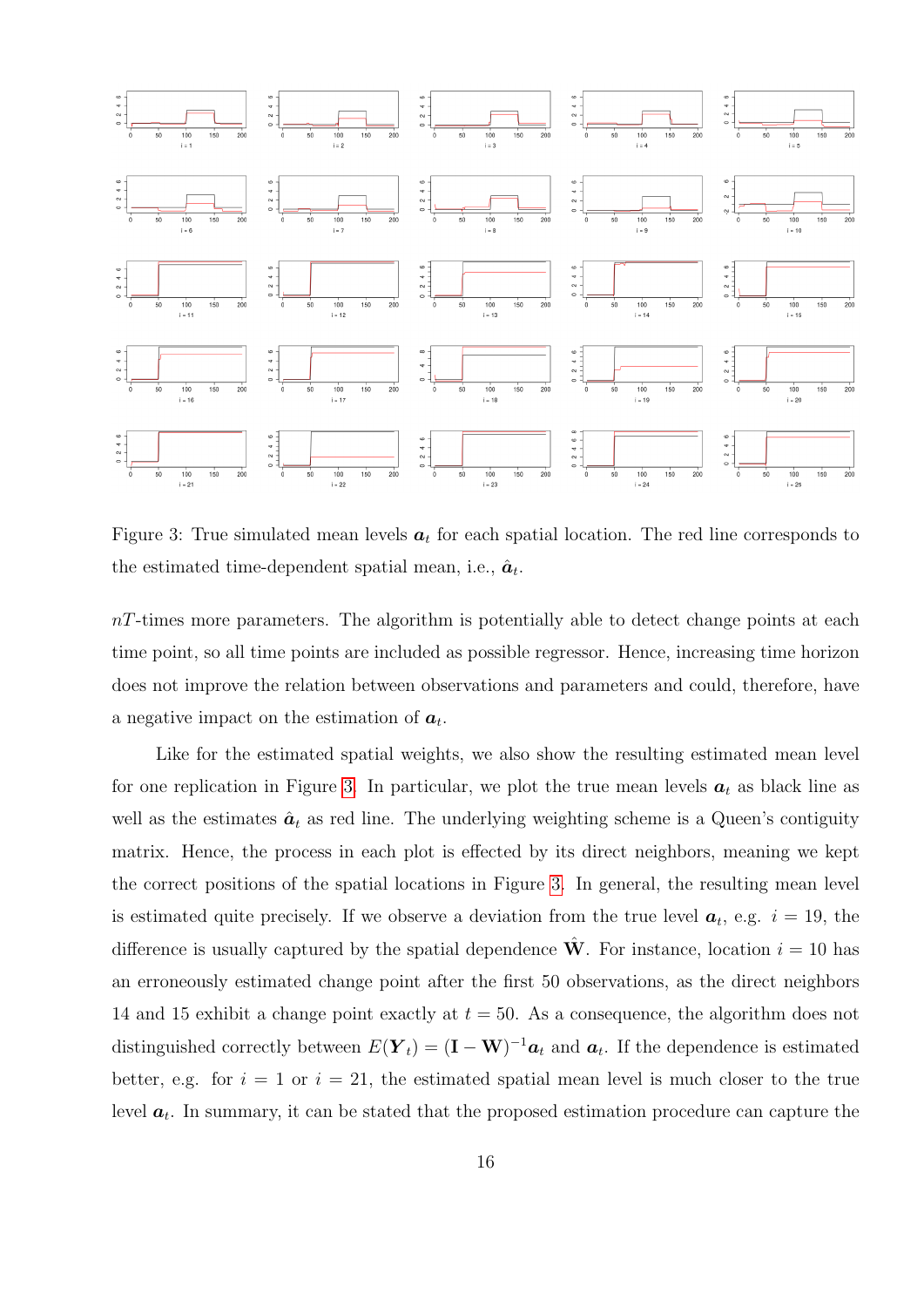dynamics of  $a_t$  quite well, but it, of course, depends on the precision of the estimation of W.

## 5 Real Data Example

Housing prices generally depend on the location of the property and the surrounding housing prices. In regions, which are more attractive and provide a better infrastructure, the prices for housing are of course higher than in regions, which are less developed. In larger cities, the spatial dependence between housing prices of different districts/quarters is not always only due to spatial proximity, but also due to good public transport connections, similar life styles, or cultural offers. All these effects are only hardly to measure or anticipate, as it would be necessary for classical spatial econometric models. Moreover, we typically observe that the price levels fluctuate over time. These fluctuations might be also due to changes in the legal framework, like changes of the property taxes or real-estate transfer taxes.

In the last section, we focus on these effects of regional housing prices. In particular, we analyze the condominium prices in all Berlin postal code regions from January 1995 to December 2014. The data are from the Berlin committee of valuation experts for real estate (Gutachterausschuss), which is informed about the prices for each real estate transaction. To create a panel data set with equidistant time points, we pooled all contracts for a specific area within one month. That means, we observe 240 monthly prices over a period of 20 years. The prices are given in Euro per  $m^2$ , where it was already accounted for the currency changeover from Deutsche Mark to Euro in 2002. Regarding the spatial resolution, we define the locations by the respective ZIP-Codes, where only the first three digits are used. In total, there are 24 different unique 3-digit ZIP-Codes for the city of Berlin, which are constant over the whole time period. All ZIP-Codes are corresponding to exactly one unique self-contained area, except for the ZIP-Code 140xx consisting of two distinct spatial polygons. Unfortunately, there are more than 120 months with no valid contract data for the ZIP-code area 136xx, so we exclude this area from our analysis. To gain numerical stability, the remaing 23 time series are transformed by a normal probability integral transformation, as for instance done by [Uniejewski et al.](#page-24-11) [\(2018\)](#page-24-11) for electricity prices. This ensures that the underlying series is normally distributed for our two-pass method, i.e., it does not exhibit extreme price spikes, e.g. due to sparse data for several months and/or areas. After the calculation of the relevant features, it is always possible to re-transform the series into the original price domain.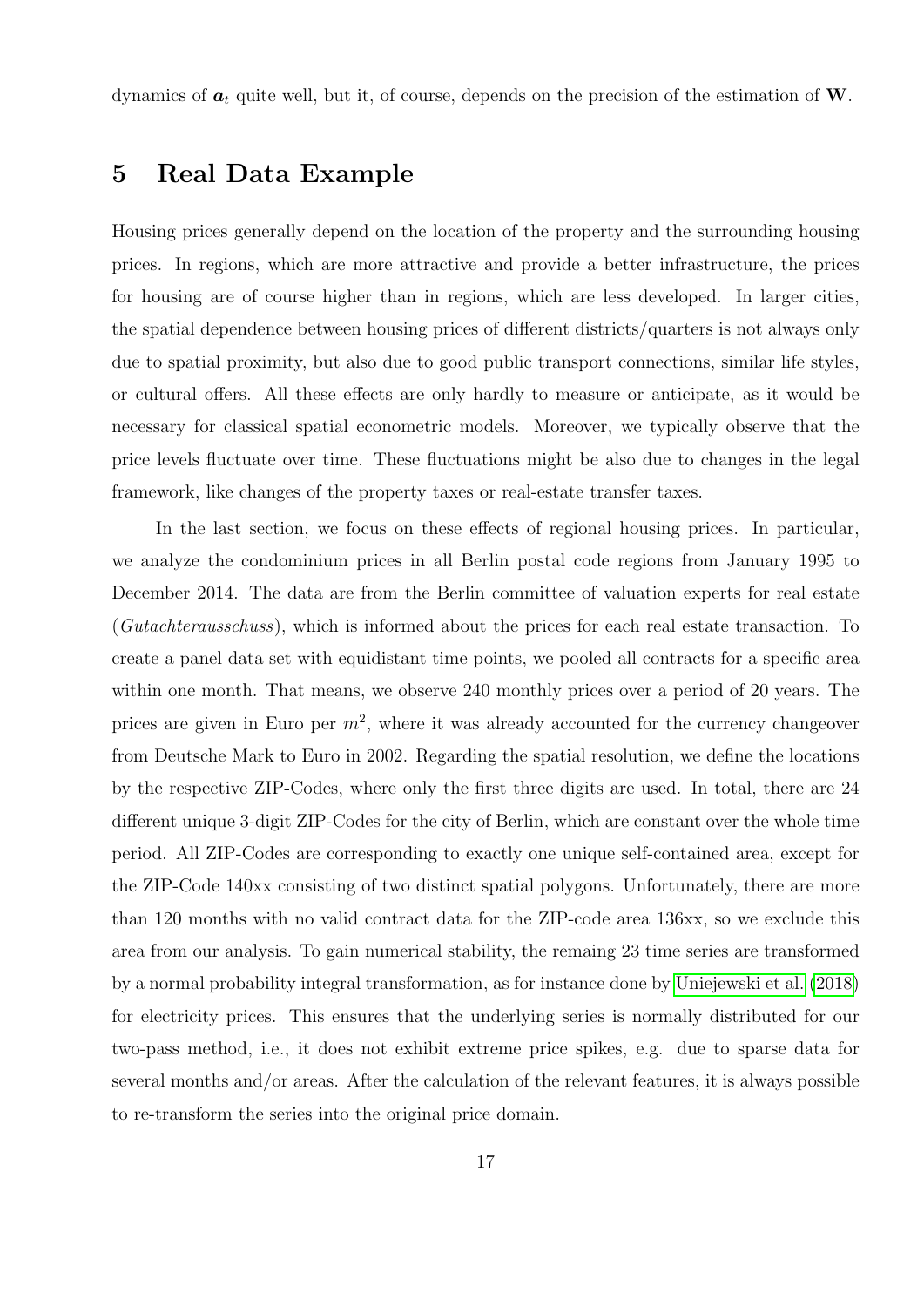

<span id="page-17-0"></span>Figure 4: Condominium prices for all considered ZIP code areas in Berlin as time series plots after applying the normal transformation. The red line corresponds to the estimated timedependent regional mean level  $\hat{a}_t$  and the blue line is the estimated overall mean-level (I –  $(\hat{\mathbf{W}})^{-1}\hat{\boldsymbol{a}}_t.$ 

To estimate **W** and the mean changes implied by  $a_t$ , we use the proposed method described in Section 3. We, however, add one further assumption, namely that no change in  $a_t$ occurs within the last 5 percent of the time points, i.e., all observations in 2014. For instance, the algorithm would have only one time instant to estimate  $\hat{a}_T$ , two time instants for  $\hat{a}_{T-1}$ , and so on. Hence, this restriction guarantees that there are at least 13 time points to estimate each mean level  $a_t$ .

Figure 4 depicts the real estate prices after applying the normal transformation for all spatial locations as time-series plots. Obviously, the prices show different patterns depending on the ZIP code area. Whereas the mean stays constant over the considered time period for some locations, e.g. 102xx, 103xx, or 134xx, there is a clear decrease and increase of the prices for other locations, like  $125xx$ ,  $130xx$ , or  $120xx$ . In particular, we observe declining prices for the first 8-10 years of our study and raising prices in the recent 10 years. The estimated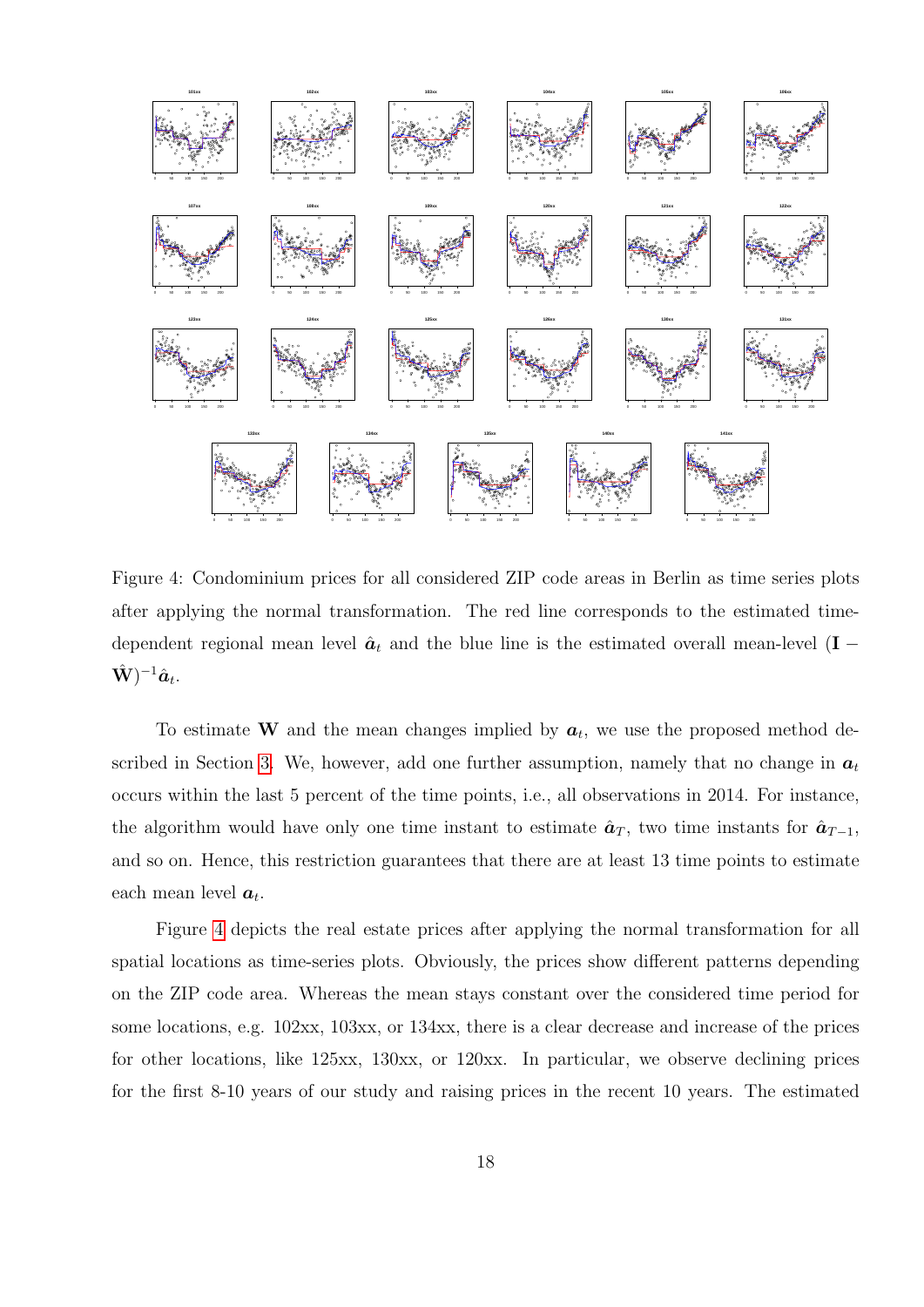

<span id="page-18-0"></span>Figure 5: Estimated spatial weighting matrix  $\hat{\mathbf{W}}$  for condominium prices.

coefficients  $\hat{a}_t$  are reported in Figure [4](#page-17-0) as red lines. It is worth noting at this point that these estimated coefficients do not correspond to the estimated mean levels  $(\mathbf{I} - \hat{\mathbf{W}})^{-1}\hat{\mathbf{a}}_t$  depicted by the blue curves. Hence,  $\hat{a}_t$  should be interpreted as regional baseline prices, or regional mean, without accounting for spillover effects from neighboring areas. Deviations of the overall mean  $(I - \hat{W})^{-1}\hat{a}_t$  can, therefore, be associated with higher/lower prices spilling over from other ZIP code areas, which are for some reasons connected, e.g. because of spatial proximity, similar life style, culture etc.

Further insights on these connections can be gained from the estimated spatial weighting matrix  $\hat{\mathbf{W}}$ , which is shown in Figure [5.](#page-18-0) The entries represent how a location  $s_i$  is affected the locations  $s_j$ , where darker colors represent stronger influences. Links, which are estimated to be zero, are not colored. Furthermore, we highlight all mutual connections, i.e.,  $s_i$  influence  $s_j$  and vice versa, with an asterisk. These two-way relations must not be necessarily equal, meaning  $\hat{w}_{ij}$  and  $\hat{w}_{ji}$  are possibly different. Moreover, there are various links, which are estimated to be directed or one-sided, e.g. 141xx to 140xx.

To give an impression on the location of highly influencing or affected areas, we show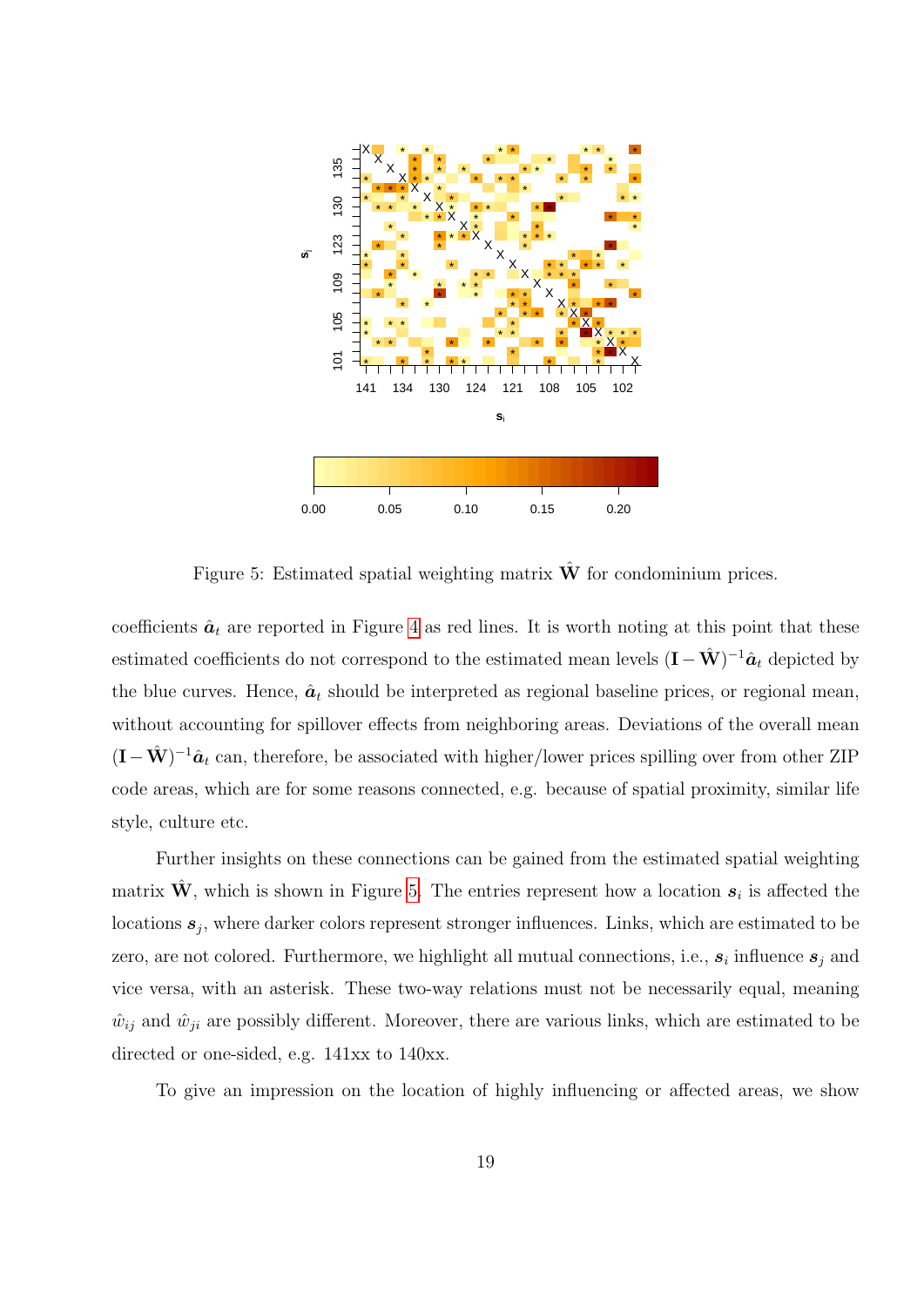

<span id="page-19-0"></span>Figure 6: Number of outgoing links for each ZIP code area. Exemplarily, the links originated in area 107xx are depicted as arrows, where the line width corresponds to the size of the spatial dependence. The gray colored area 136xx was dropped out in our study.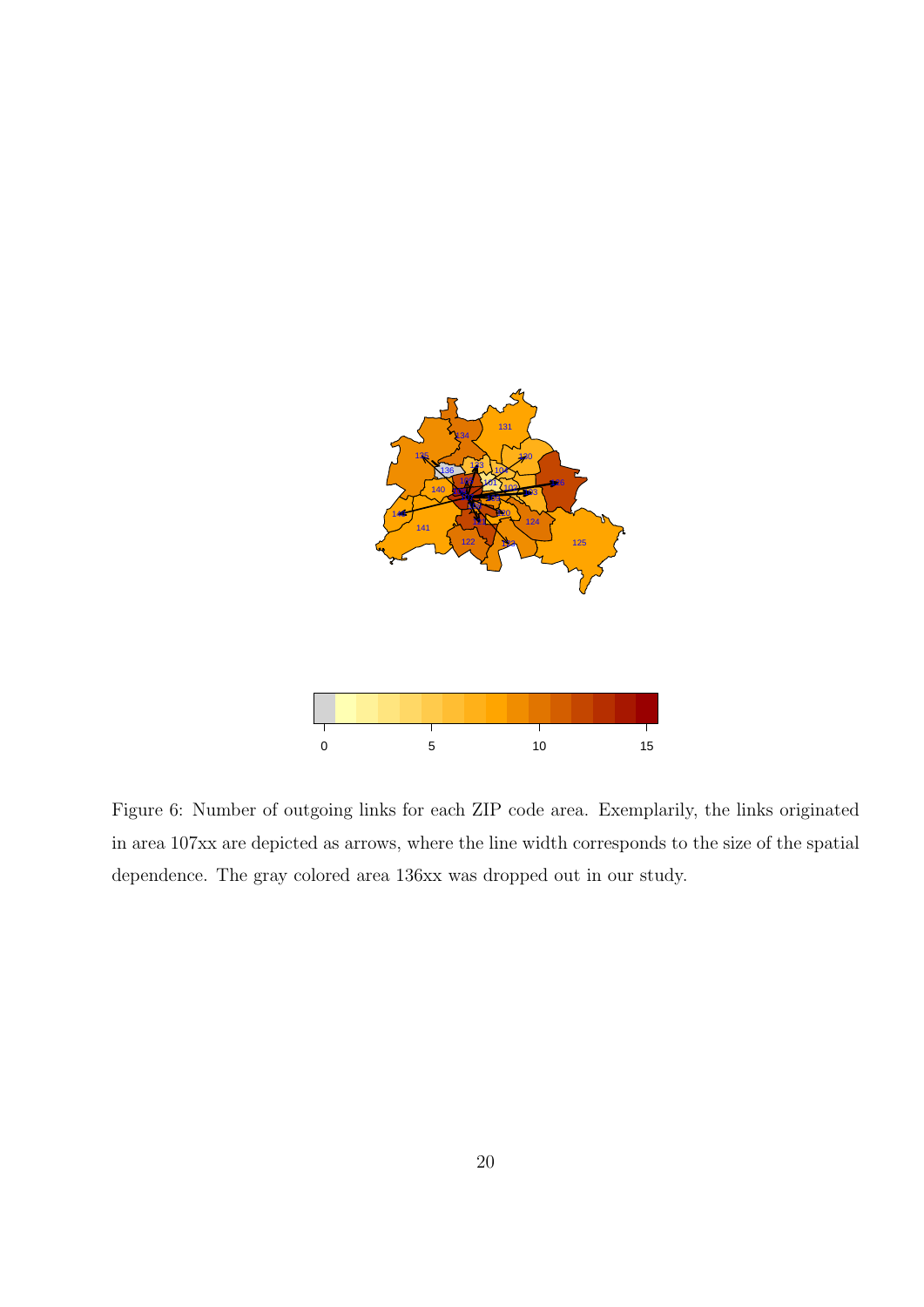

<span id="page-20-0"></span>Figure 7: Number of incoming links for each ZIP code area. Exemplarily, the links affecting area 134xx are depicted as arrows, where the line width corresponds to the size of the spatial dependence. The gray colored area 136xx was dropped out in our study.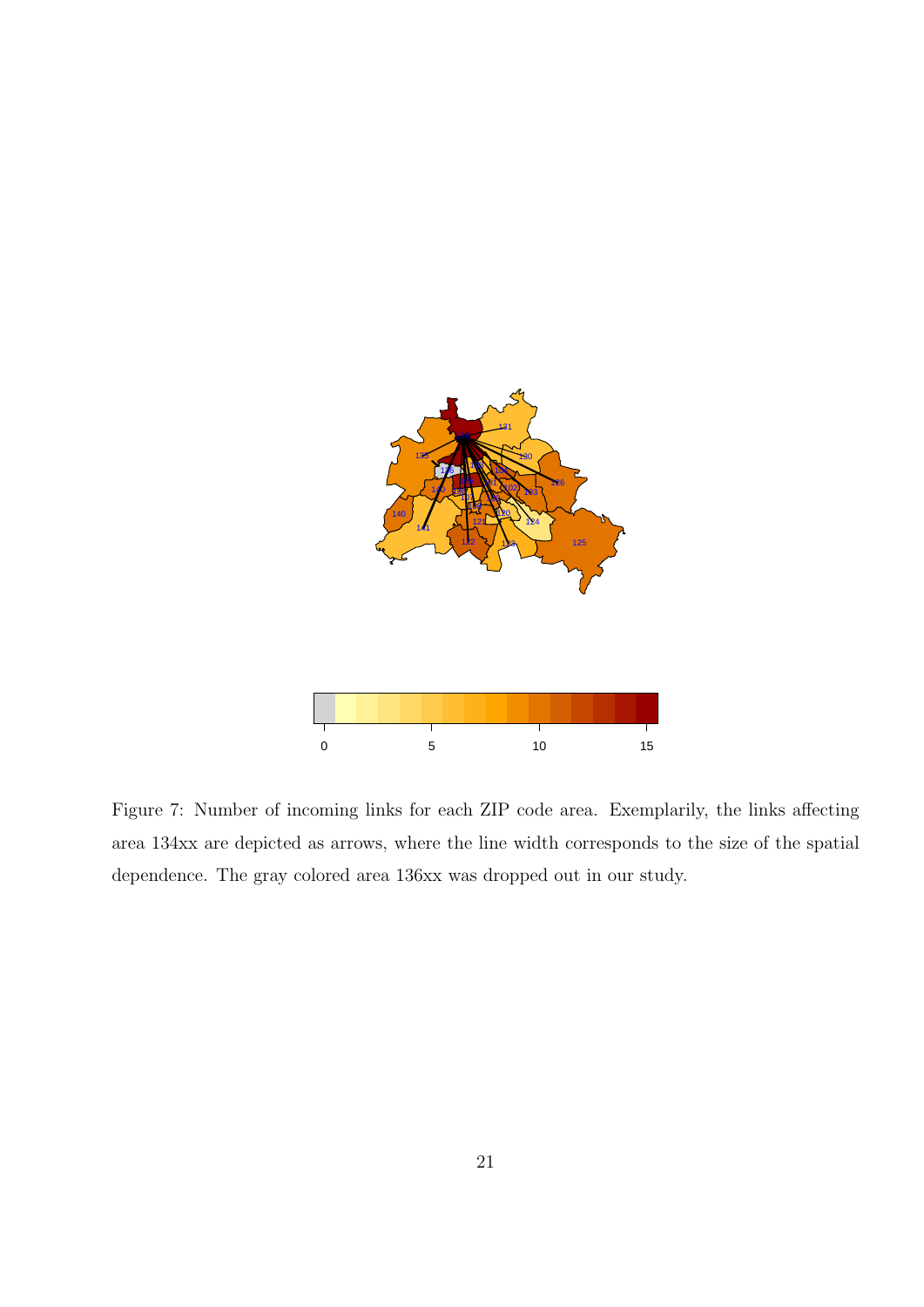the total number of outgoing and incoming links in Figures [6](#page-19-0) and [7.](#page-20-0) For the regions with the largest number of outgoing/incoming links, we additionally plot the weights as arrows, where the line width corresponds to estimated value of the weight. It is not surprising that the region influencing more areas than all others has the ZIP code 107xx, which covers large parts of Berlin-Mitte and Berlin-Charlottenburg. This area is basically the city center of the former West-Berlin. It is affecting nearly all urban areas of the city. There are no links to Berlin-Köpenick (125xx) and Berlin-Steglitz (141xx), and Berlin-Pankow (131xx), which are rather outer districts with independent quarter centers. On the contrary, the region, which is influenced the most by other districts, is located in the north of Berlin. The postal code 134xx covers mostly areas of Berlin-Reinickendorf including the airport Berlin-Tegel (TXL). This region is also characterized by forests and waters as well as exclusive residential areas.

In summary, we can state that the algorithm captured the structure of the data in a considerably well manner. In addition, we gain new insights into spatial relationships, which could not be detected by standard distance-based models. In particular, we show that the prices of condominiums do not only depend on direct neighbors, but also areas, which are farther away. This dependence is also not diminishing with an increasing distance, how it is often assumed in spatial econometrics. Thus, the proposed modelling approach is able to capture other latent factors, like socio-economic, cultural, life-style factors. Moreover, the estimated regional mean levels  $a_t$  show that there are severe change points and temporal dynamics in the real-estate prices. In particular, the temporal pattern differs between the locations, such that the changes does not necessarily occur at the same points of time for each area.

# <span id="page-21-0"></span>6 Conclusion

A common and well-known issue in spatial econometrics is to find a suitable spatial weighting matrix. This matrix defines the structure of the spatial dependence and is usually unknown when applying the model to real data. Although one might get insights on the spatial dependence structure by the spatial covariogram for instance, irregular dependencies would still be undetected. Because of the curse of dimensionality, the spatial weights are typically not estimated, but replaced by predefined weights multiplied with unknown  $\text{scalar}(s)$  to be estimated.

We addressed this important issue of spatial econometrics by proposing a penalized re-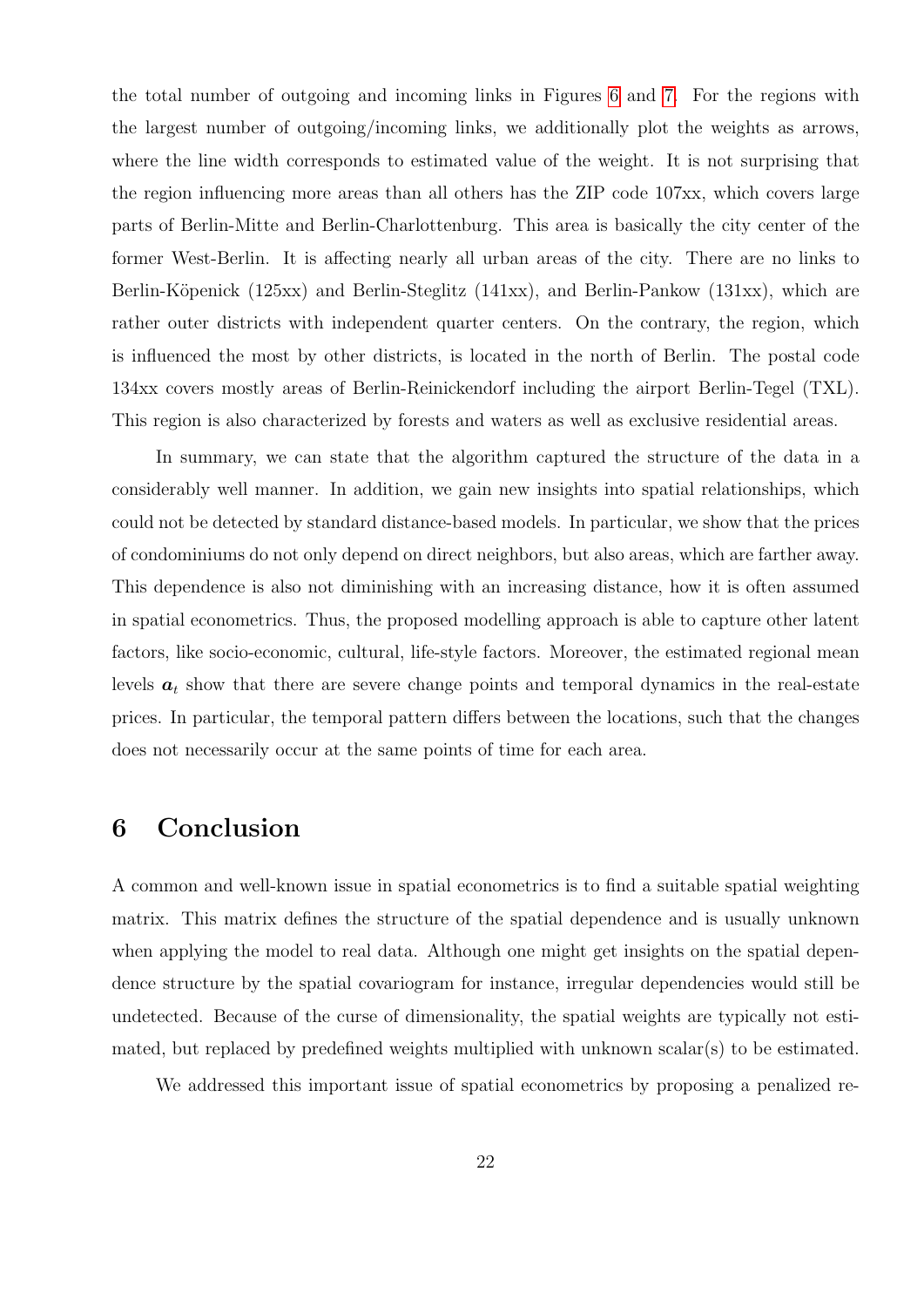gression approach to estimate the entire spatial weights matrix. In addition, we account for possible structural breaks within the panel data, which effect both the mean level of the location, where the change point occurred, as well as mean level of all other locations. The proposed estimation procedure is a two-step approach, where the dimension of the parameter space is reduced in a first step. Further, the full model including the spatial dependence and the changes in the mean level are estimated simultaneously. Although only a simple convex optimization must be done to obtain the parameter estimates, the global minimum might be close to regions where the objective function is not well defined for spatial dependence close to non stationarity. Further research should, therefore, also focus on constrained lasso estimators. The constraint could be based on the spectral radius or any other matrix norm of the estimated weighting matrix.

We analyzed the performance of this approach by an extensive simulation study. Generally, the procedure works very well for small, medium, and large spatial dependence. Both sensitivity and specificity for detecting spatially dependent locations are reasonable large and changes at different time points for different locations can be detected. However, the estimation procedure tends to estimate symmetric spatial dependence structures, where the respective weights are not necessarily equal. More precisely, we mean symmetry in the positive entries, i.e., if a weight  $w_{ij} > 0$  then also  $w_{ji}$  should be positive. Thus, the approach works better for data with this kind of symmetric spatial dependence.

Finally, we illustrated the proposed two-step lasso approach by an empirical example of Berlin real estate prices. On the one hand side, we see that the spatial dependence differs from classically applied dependence schemes, like contiguity matrices. In particular, the postal code areas, which we considered as spatial units, depend not only on direct neighbors, but also on areas, which are farther away but possibly have a good public transport connections and similar life styles etc. On the other hand, the mean level of the prices changes over time, which is modeled by the several change points. The regional means, which should be interpreted as prices without accounting for different prices in the neighboring areas, are different for all spatial locations. For some areas, the price level is more or less constant over time; for other areas, we observe declining prices in the first period of our study and rising prices in the second one. Moreover, it is possible to distinct between regional mean levels and overall mean levels, meaning one can see if the natural prices are increased or decreased due to differing price levels in surrounding areas.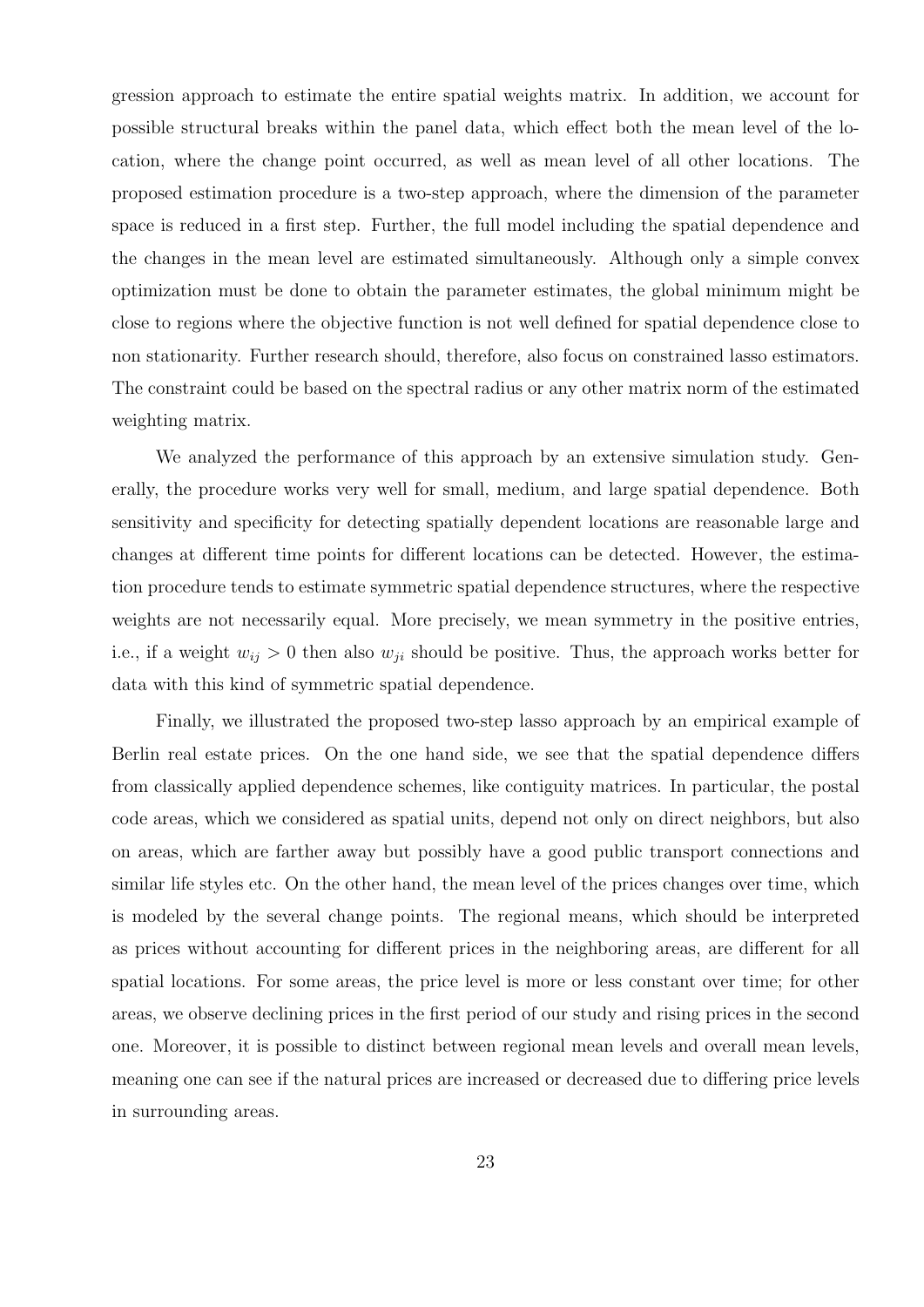# References

- <span id="page-23-4"></span>Ahrens, A. and Bhattacharjee, A. (2015). Two-step lasso estimation of the spatial weights matrix. Econometrics, 3(1):128–155.
- <span id="page-23-7"></span>Anselin, L., Bera, A. K., Florax, R., and Yoon, M. J. (1996). Simple diagnostic tests for spatial dependence. Regional Science and Urban Economics, 26(1):77–104.
- <span id="page-23-3"></span>Bhattacharjee, A. and Jensen-Butler, C. (2013). Estimation of the spatial weights matrix under structural constraints. Regional Science and Urban Economics, 43(4):617–634.
- <span id="page-23-12"></span>Büttner, T. (1999). Determinants of tax rates in local capital income taxation: a theoretical model and evidence from germany. FinanzArchiv/Public Finance Analysis, pages 363–388.
- <span id="page-23-8"></span>Chan, N. H., Yau, C. Y., and Zhang, R.-M. (2014). Group lasso for structural break time series. Journal of the American Statistical Association, 109(506):590–599.
- <span id="page-23-5"></span>Cressie, N. (1993). Statistics for Spatial Data. Wiley.
- <span id="page-23-6"></span>Cressie, N. and Wikle, C. K. (2011). Statistics for Spatio-Temporal Data. Wiley.
- <span id="page-23-1"></span>Deng, M. (2008). An anisotropic model for spatial processes. Geographical Analysis,  $40(1):26-$ 51.
- <span id="page-23-9"></span>Efron, B., Hastie, T., Johnstone, I., Tibshirani, R., et al. (2004). Least angle regression. The Annals of Statistics, 32(2):407–499.
- <span id="page-23-0"></span>Elhorst, J. P. (2010). Applied Spatial Econometrics: Raising the Bar. Spatial Economic Analysis, 5(1):9–28.
- <span id="page-23-2"></span>Fassò, A. (2013). Statistical assessment of air quality interventions. Stochastic environmental research and risk assessment, 27(7):1651–1660.
- <span id="page-23-10"></span>Friedman, J., Hastie, T., and Tibshirani, R. (2010). Regularization paths for generalized linear models via coordinate descent. Journal of Statistical Software,  $33(1):1-22$ .
- <span id="page-23-11"></span>James, G. M., Paulson, C., and Rusmevichientong, P. (2012). The constrained lasso. In Refereed Conference Proceedings, volume 31, pages 4945–4950. Citeseer.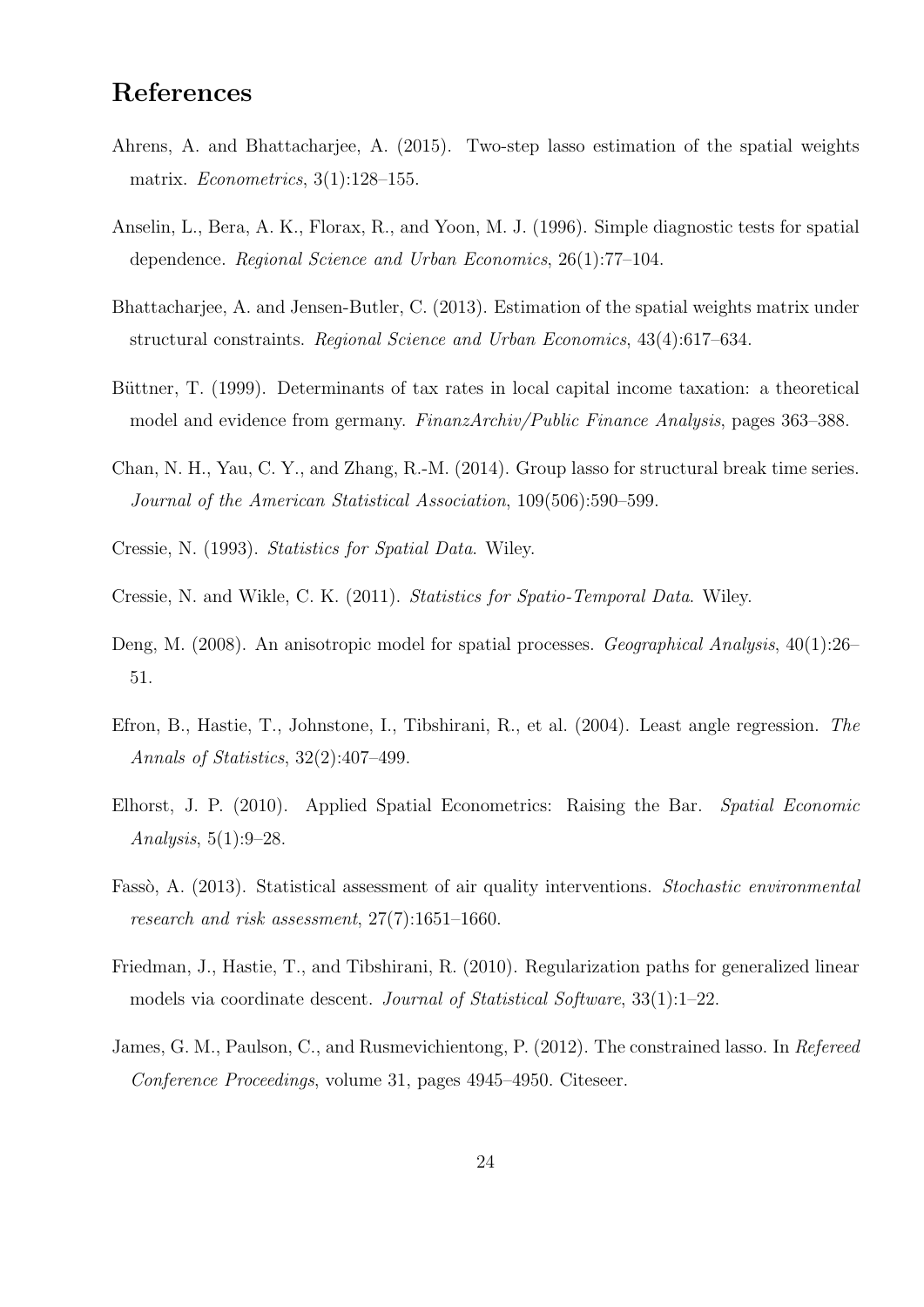- <span id="page-24-8"></span>James, G. M., Paulson, C., and Rusmevichientong, P. (2018). Penalized and constrained optimization: An application to high-dimensional website advertising. Discussion paper.
- <span id="page-24-4"></span>Kelejian, H. H. and Prucha, I. R. (1998). A generalized spatial two-stage least squares procedure for estimating a spatial autoregressive model with autoregressive disturbances. The Journal of Real Estate Finance and Economics, 17(1):99–121.
- <span id="page-24-3"></span>Kelejian, H. H. and Prucha, I. R. (1999). A Generalized Moments Estimator for the Autoregressive Parameter in a Spatial Model. International Economic Review, 40:509–533.
- <span id="page-24-6"></span>Lam, C. and Souza, P. C. (2016). Detection and estimation of block structure in spatial weight matrix. Econometric Reviews, 35(8-10):1347–1376.
- <span id="page-24-5"></span>Lam, C., Souza, P. C., et al. (2013). Regularization for spatial panel time series using the adaptive lasso. Journal of Regional Science.
- <span id="page-24-2"></span>Lee, L.-F. (2004). Asymptotic Distributions of Quasi-Maximum Likelihood Estimators for Spatial Autoregressive Models. Econometrica, 72(6):1899–1925.
- <span id="page-24-7"></span>Lee, S., Liao, Y., Seo, M. H., and Shin, Y. (2018). Oracle estimation of a change point in highdimensional quantile regression. Journal of the American Statistical Association,  $0(0)$ :1-11.
- <span id="page-24-9"></span>Ross, Z., Jerrett, M., Ito, K., Tempalski, B., and Thurston, G. D. (2007). A land use regression for predicting fine particulate matter concentrations in the new vork city region. Atmospheric Environment, 41(11):2255–2269.
- <span id="page-24-1"></span>Stakhovych, S. and Bijmolt, T. H. (2009). Specification of spatial models: A simulation study on weights matrices. Papers in Regional Science, 88(2):389–408.
- <span id="page-24-10"></span>Tsai, P.-J., Lin, M.-L., Chu, C.-M., and Perng, C.-H. (2009). Spatial autocorrelation analysis of health care hotspots in taiwan in 2006. BMC Public Health, 9(1):464.
- <span id="page-24-11"></span>Uniejewski, B., Weron, R., and Ziel, F. (2018). Variance stabilizing transformations for electricity spot price forecasting. IEEE Transactions on Power Systems, 33(2):2219–2229.
- <span id="page-24-0"></span>Ver Hoef, J. M., Hanks, E. M., and Hooten, M. B. (2018). On the relationship between conditional (CAR) and simultaneous (SAR) autoregressive models. Spatial Statistics, 25:68– 85.